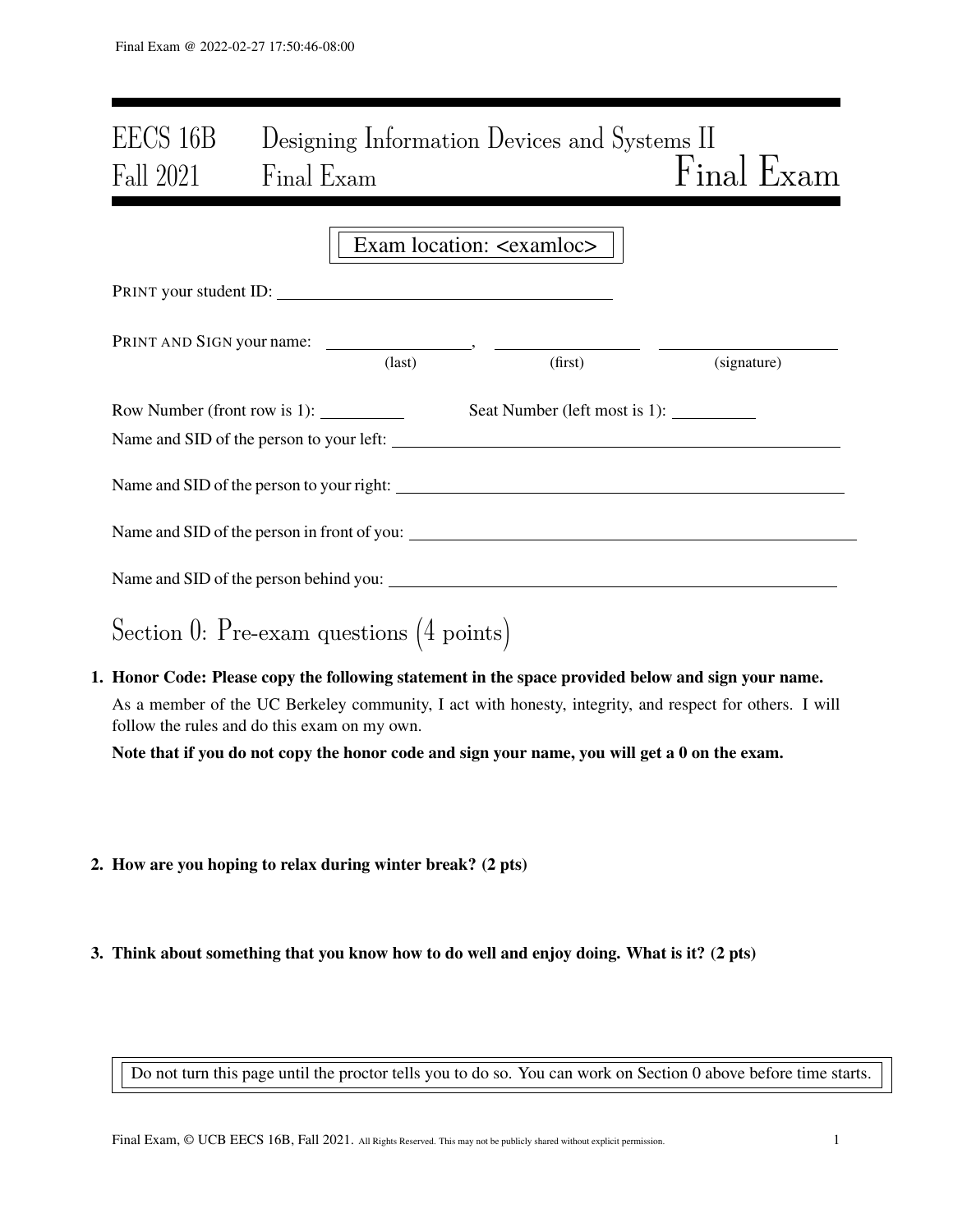## 4. SVD Calculation (11 points)

(a) (7pts) Let 
$$
A = \begin{bmatrix} 0 & 2 \ \sqrt{2} & 0 \ 0 & 1 \end{bmatrix}
$$
. The eigenvalues of  $AA^{\top} = \begin{bmatrix} 4 & 0 & 2 \ 0 & 2 & 0 \ 2 & 0 & 1 \end{bmatrix}$  are 5, 2, 0 with corresponding  
unnormalized eigenvectors  $\begin{bmatrix} 2 \ 0 \ 1 \end{bmatrix}$ ,  $\begin{bmatrix} 0 \ 1 \ 0 \end{bmatrix}$ ,  $\begin{bmatrix} -1 \ 0 \ 2 \end{bmatrix}$ .  
In addition, we know that:  

$$
A^{\top} \begin{bmatrix} 2 & 0 & -1 \ 0 & 1 & 0 \ 1 & 0 & 2 \end{bmatrix} = \begin{bmatrix} 0 & \sqrt{2} & 0 \ 5 & 0 & 0 \end{bmatrix}
$$
(1)

Write out the singular value decomposition (SVD) of A in any form you choose (outer product form, compact, or full). (No need to show work.)

(b) (4pts) What is the best rank 1 approximation of  $A$  (i.e., what is the rank 1 matrix  $B$  that minimizes $\|A-B\|_F$ )? Write your answer as a  $3\times 2$  dimensional matrix. (No need to show work)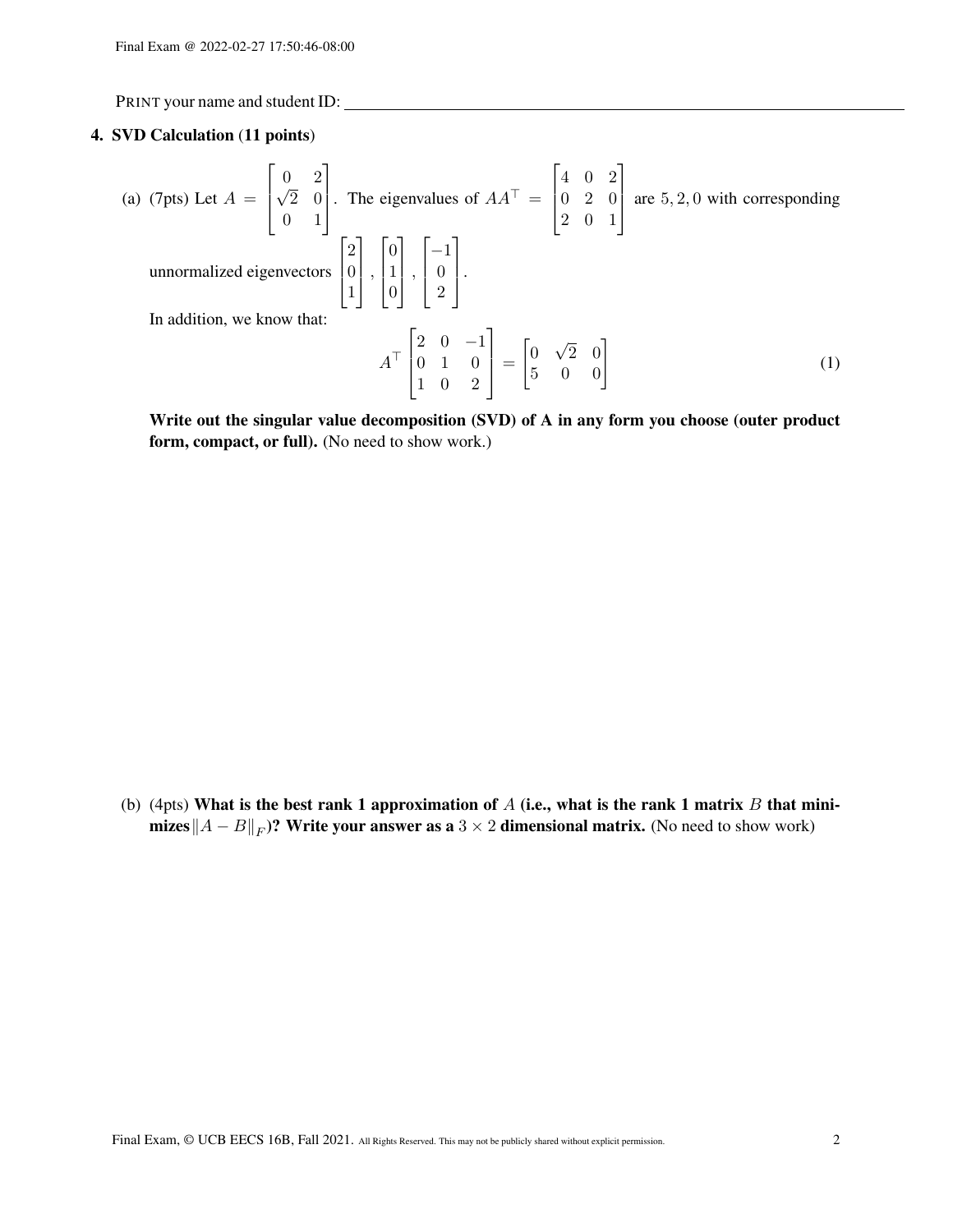#### 5. Gram-Schmidt with Complex Vectors (11 points)

Suppose you are given two complex vectors  $\vec{v}_1$  =  $\int$  j 1 1 and  $\vec{v}_2$  =  $\lceil 1 \rceil$ 0 1 . In addition, the complex inner products are given as:

$$
\langle \vec{v}_1, \vec{v}_1 \rangle = \vec{v}_1^* \vec{v}_1 = 2 \tag{2}
$$

$$
\langle \vec{v}_2, \vec{v}_2 \rangle = \vec{v}_2^* \vec{v}_2 = 1 \tag{3}
$$

$$
\langle \vec{v}_1, \vec{v}_2 \rangle = \vec{v}_2^* \vec{v}_1 = +\mathbf{j} \tag{4}
$$

$$
\langle \vec{v}_2, \vec{v}_1 \rangle = \vec{v}_1^* \vec{v}_2 = -\mathbf{j} \tag{5}
$$

Use the Gram-Schmidt algorithm to generate an orthonormal sequence of vectors  $(\vec{u}_1, \vec{u}_2)$  from the list of vectors  $(\vec{v}_1, \vec{v}_2)$ , starting with  $\vec{v}_1$ . If you start the Gram-Schmidt algorithm with  $\vec{v}_2$ , you will receive zero credit for this entire problem.

(a) (3pts) What is the first vector  $\vec{u}_1$ ? (No need to show work)

(b) (8pts) What is the second vector  $\vec{u}_2$ ? (Show work)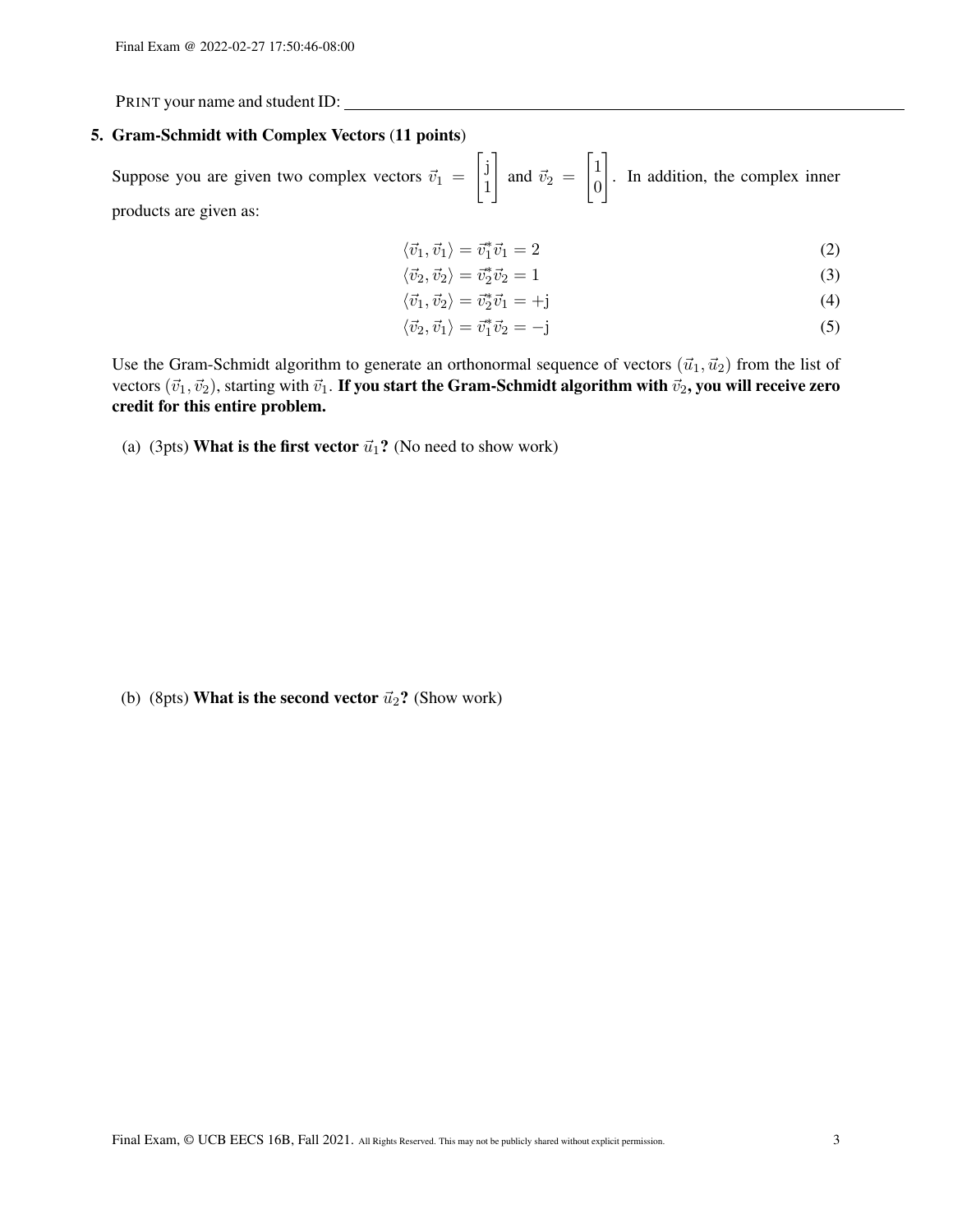[Extra page. If you want the work on this page to be graded, make sure you tell us on the problem's main page.]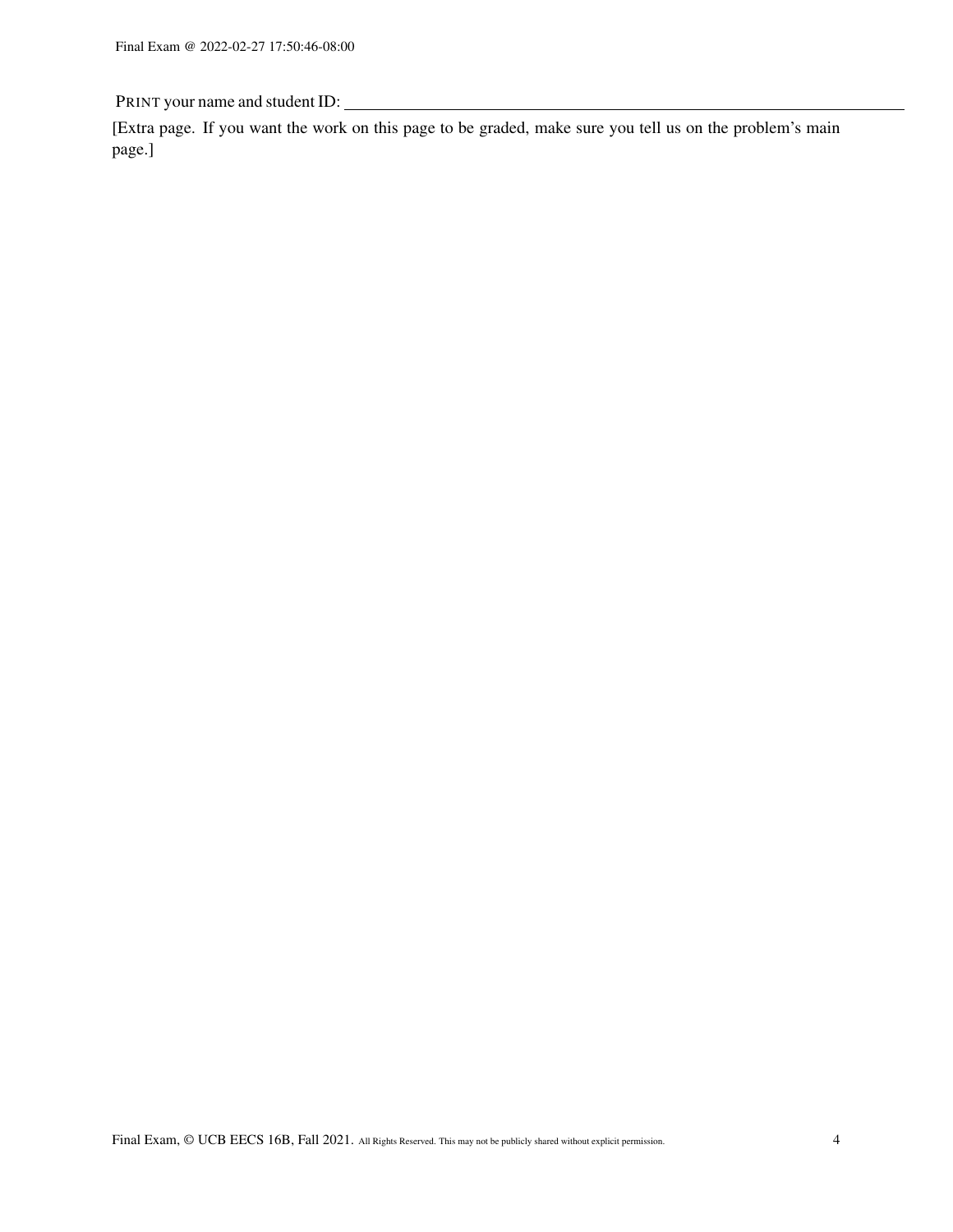## 6. Choosing cost functions for learning classification (9 points)

We have labeled data  $\{(\vec{x}_i, y_i)\}$  where the labels  $y_i$  are either '+' or '-'. We want to learn a vector  $\vec{w}$  so that we can use the sign of  $\vec{w}^\top \vec{x}$  to classify  $\vec{x}$ . To do this, we will minimize a sum  $c_{\text{total}}(\vec{w}) = \sum_i c^{y_i}(\vec{x}_i^\top \vec{w})$ . We consider cost functions:

- (a) Squared loss:  $c^+(p) = (p-1)^2$  and  $c^-(p) = (p-(-1))^2$
- (b) Exponential loss:  $c^+(p) = e^{-p}$  and  $c^-(p) = e^{+p}$
- (c) Logistic loss:  $c^+(p) = \ln(1 + e^{-p})$  and  $c^-(p) = \ln(1 + e^{+p})$

For the plotted data, which cost functions will result in learning reasonable classifiers? (Multiple options might be correct and should be marked for full credit, but every plot has at least one correct option.)

| <b>Cost Function</b> |  |
|----------------------|--|
| <b>Squared</b>       |  |
| <b>Exponential</b>   |  |
| Logistic             |  |





| <b>Cost Function</b> |              |
|----------------------|--------------|
| Squared              |              |
| <b>Exponential</b>   | $\mathsf{L}$ |
| Logistic             |              |

Note: You want to make sure that the two right-most '+' points don't influence your learned classifier by too much.

| <b>Cost Function</b> |  |
|----------------------|--|
| <b>Squared</b>       |  |
| <b>Exponential</b>   |  |
| Logistic             |  |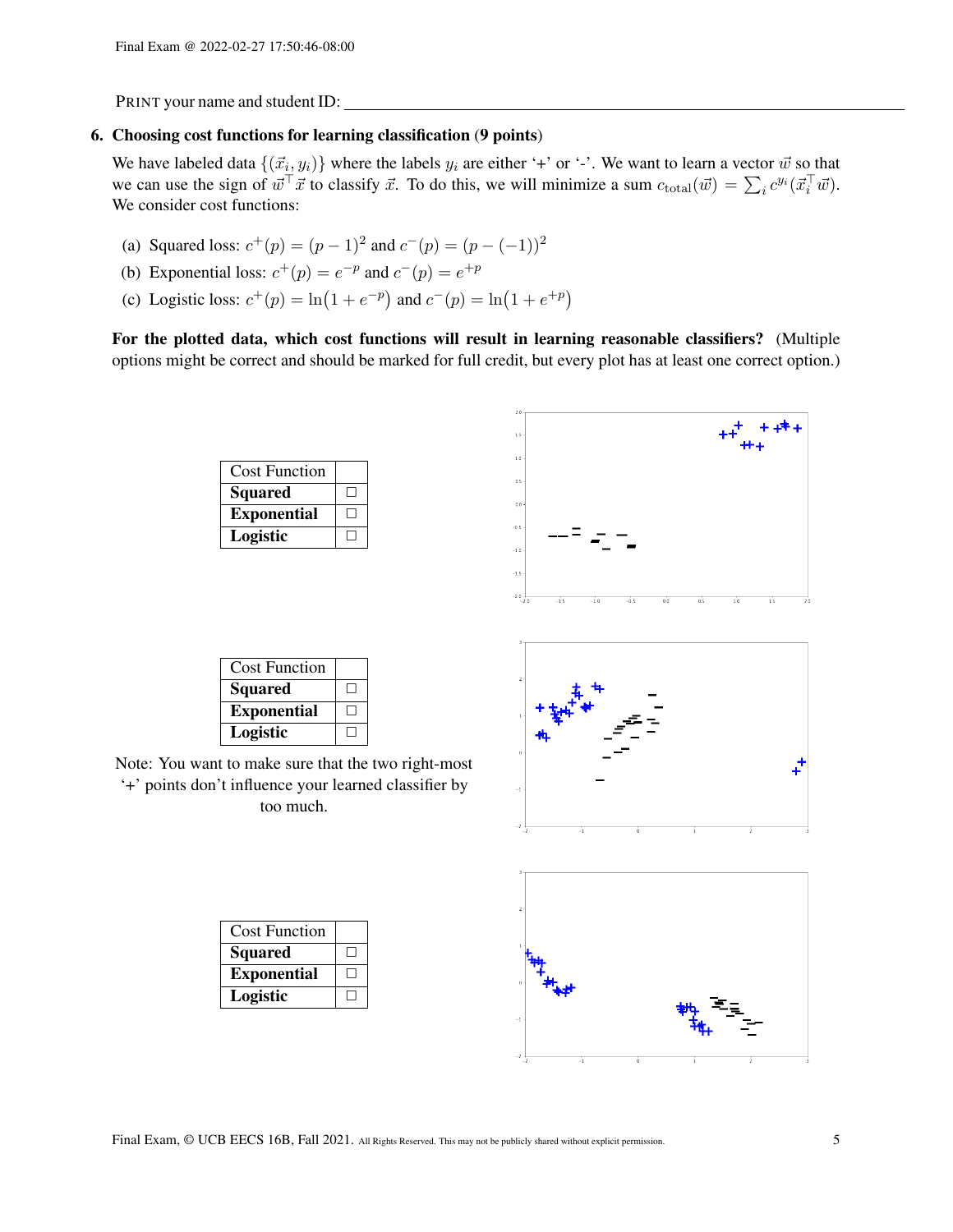#### 7. Nonlinear Feedback Control (14 points)

Consider the following differential equation model for a control system:

$$
\frac{\mathrm{d}}{\mathrm{d}t}\vec{x}(t) = \vec{f}(\vec{x}(t)) + \vec{g}(\vec{x}(t))u(t)
$$
\n(6)

Assume that our state  $\vec{x} =$  $\lceil x_1 \rceil$  $\overline{x_2}$ 1 is two-dimensional and our input  $u \in \mathbb{R}$  is a scalar. Let our dynamics functions be

$$
\vec{f}(\vec{x}) = \begin{bmatrix} x_1^3 \\ x_2^2 \end{bmatrix}, \ \vec{g}(\vec{x}) = \begin{bmatrix} x_2 \\ x_1 \end{bmatrix}
$$
\n(7)

(a) (4pts) Show that  $x_1^* = -1, x_2^* = 1, u^* = 1$  is an equilibrium point. (i.e. if we find ourselves exactly in this state with exactly this input and no disturbances, we will not move from here.)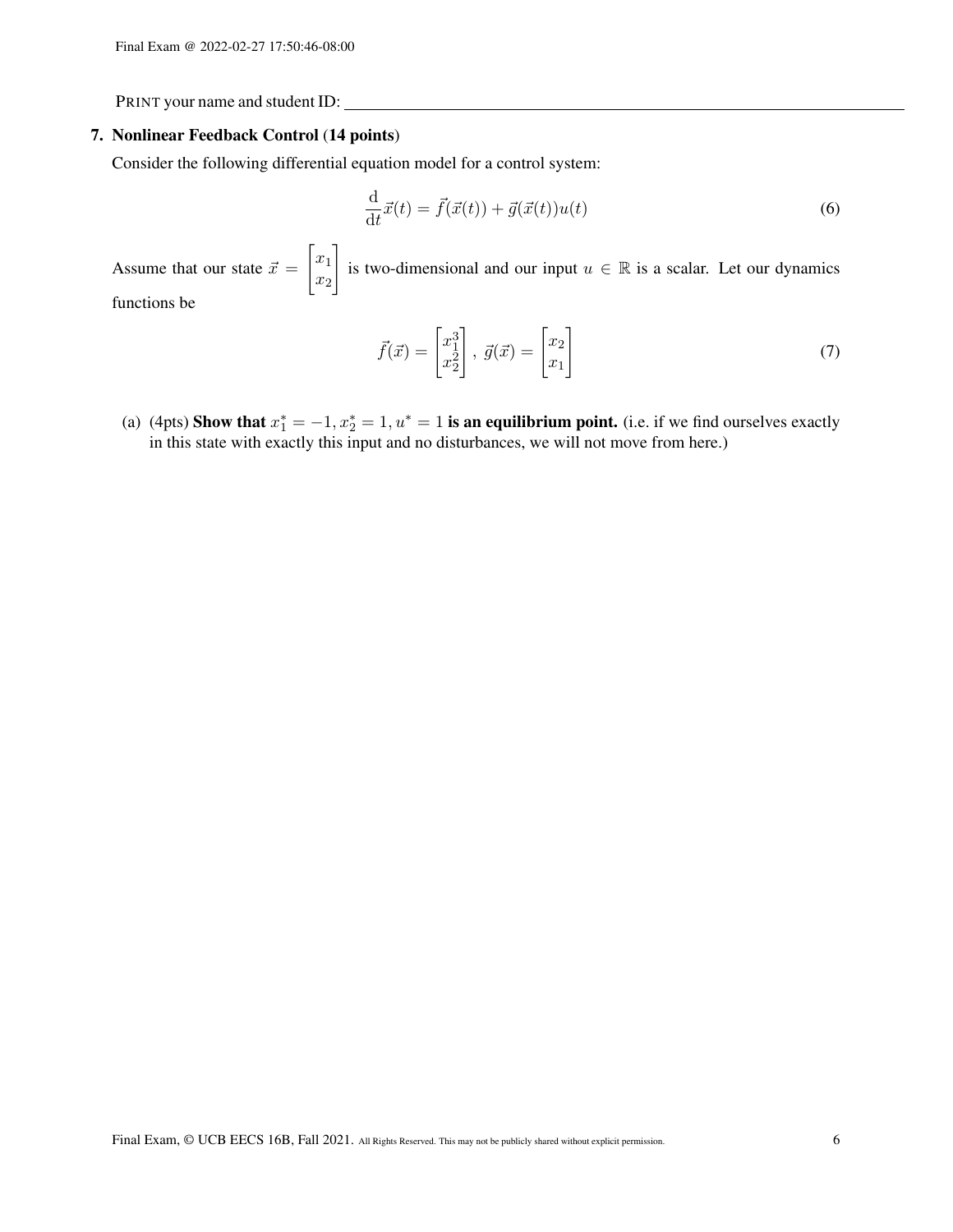(b) (8pts) Recall that our nonlinear controlled differential equation for the state  $\vec{x}(t) = \begin{bmatrix} x_1(t) \\ x_2(t) \end{bmatrix}$  $x_2(t)$ 1 is given by:

$$
\frac{\mathrm{d}}{\mathrm{d}t}\vec{x}(t) = \begin{bmatrix} x_1^3(t) + x_2(t)u(t) \\ x_2^2(t) + x_1(t)u(t) \end{bmatrix}.
$$

The equilibrium of interest has  $\vec{x}^*$  =  $\begin{bmatrix} -1 \\ +1 \end{bmatrix}$  and  $u^* = +1$ .

We define the variables  $\vec{\tilde{x}} = \vec{x} - \vec{x}^*$  and  $\tilde{u} = u - u^*$  as the deviations from the equilibrium point  $(\vec{x}^*, u^*)$  $(\vec{x}^*, u^*).$ 

What should the matrix A and vector  $\vec{b}$  be in our locally linearized model  $\frac{d}{dt}\vec{\tilde{x}}(t) \approx A\vec{\tilde{x}}(t) + \vec{b}\tilde{u}(t)$ ? (Show work and give specific numbers for A and  $\vec{b}$ .)

# (c) (2pts) Is the resulting linearized system from the above part controllable?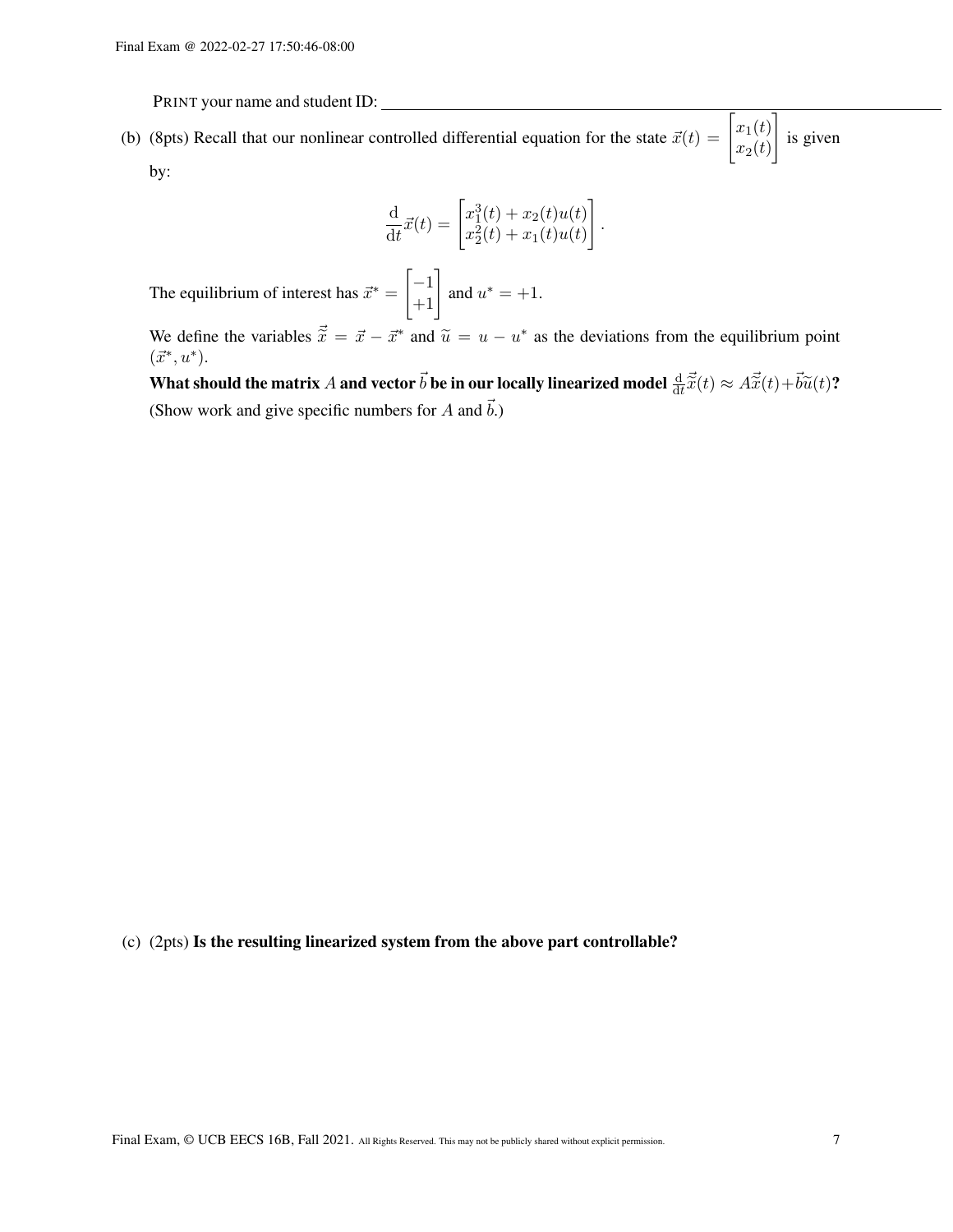[Extra page. If you want the work on this page to be graded, make sure you tell us on the problem's main page.]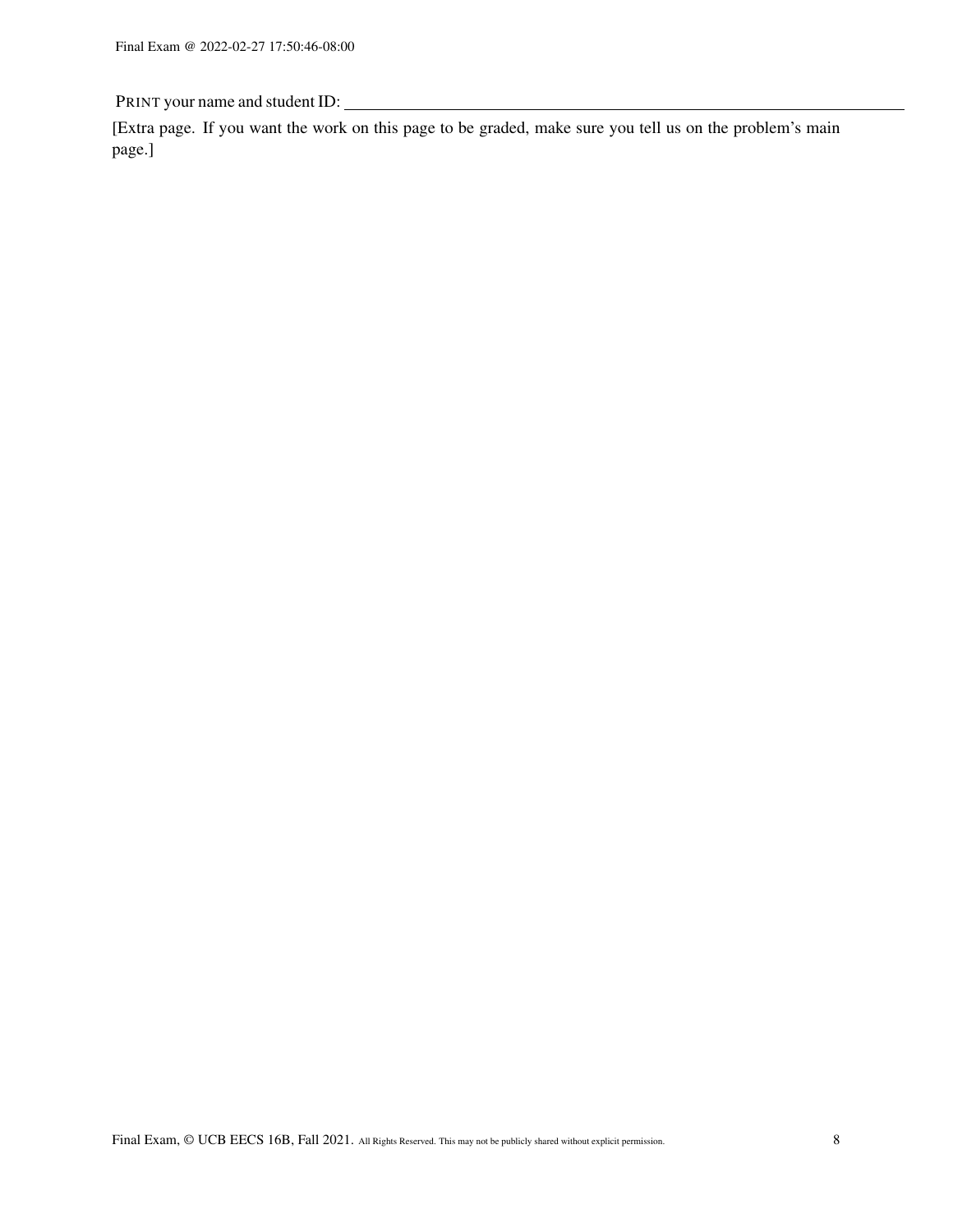# 8. Bode Plot Analysis of Band Stop and Notch Filters (35 points)

Consider a system with an input that consists of three signals, i.e.  $v_i(t) = s_1(t) + s_2(t) + n(t)$ , where  $s_1(t) = 2\cos(10^2t)$  and  $s_2(t) = 2\cos(10^7t)$  are the two desired signals, and  $n(t) = 10\cos(10^4t)$  is an interference signal. We wish to construct a filter so that the amplitude of the interference signal is attenuated to be at most  $\frac{1}{10}$  times the amplitude of the desired signals after filtering.

<span id="page-8-0"></span>We will attempt two different ways of achieving this behavior. In parts (a), (b), and (c), we will analyze the first approach, which is to use a band stop filter that attenuates the interference signal and passes the desired signals. In part (d), we will analyze the second approach, which is to create a notch at the interference signal frequency.



Figure 1: Block diagram of a Band Stop Filter. The HPF and LPF blocks represent a high-pass filter and a low-pass filter respectively. *NOTE*: Remember, you can always turn block diagrams into circuits by using the corresponding circuit for the transfer function in the block diagram, and isolating transfer functions with buffers.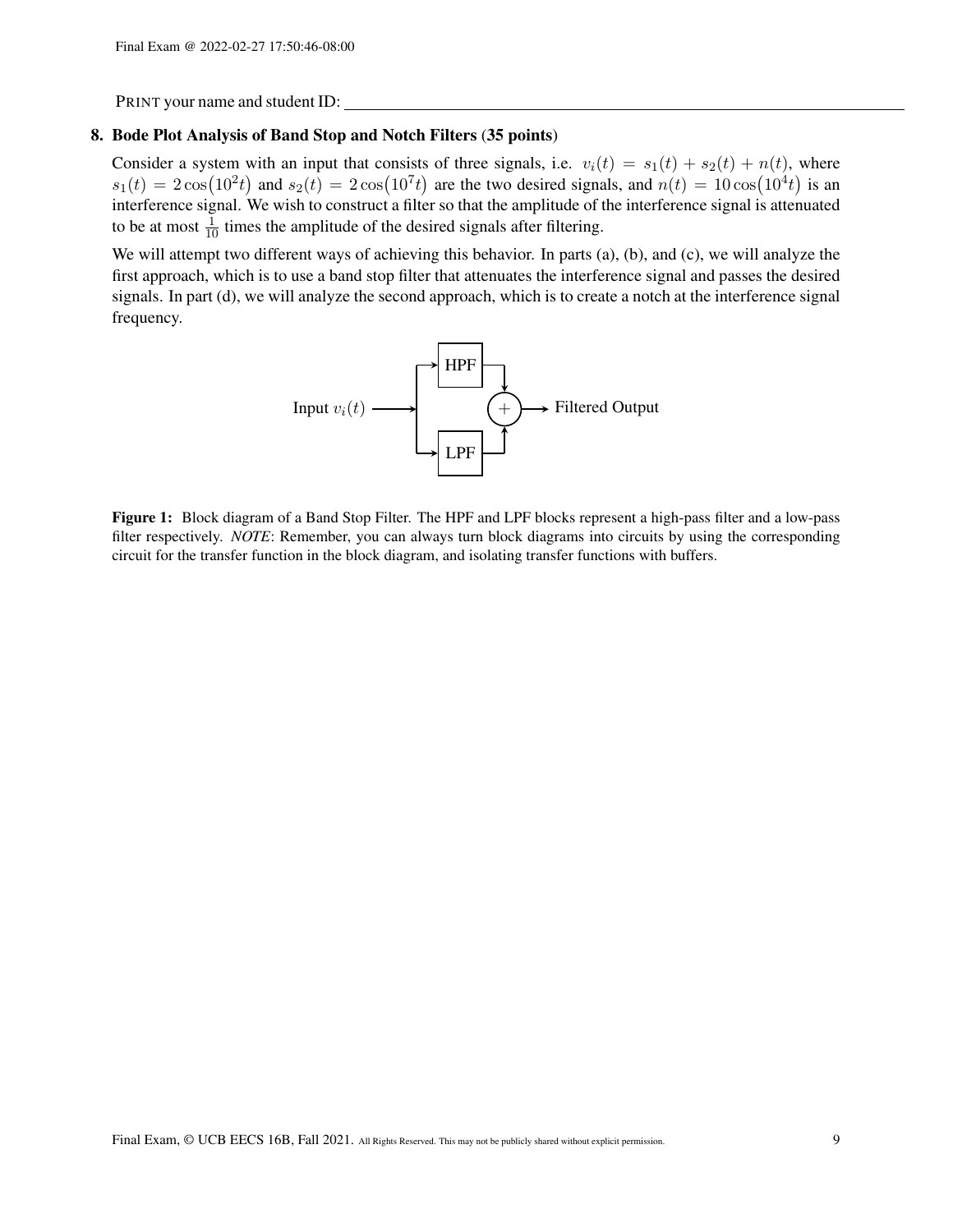- (a) (10pts) Let's start by analyzing the HPF path in fig. [1,](#page-8-0) which should pass  $s_2(t) = 2\cos(10^7t)$  and attenuate  $n(t) = 10 \cos(10^4 t)$ . Assume that the high-pass filter transfer function is  $H_{\text{HPF}}(j\omega)$  =  $rac{j\frac{\omega}{10^6}}{1+j\frac{\omega}{10^6}}$ .
	- i. Draw the magnitude and phase Bode plots of the high-pass filter  $H_{\text{HPF}}(j\omega) = \frac{j\frac{\omega}{10^6}}{1+j\frac{\omega}{10^6}}$ .



**Figure 2:** Part (a) Magnitude and Phase Bode Plots for the transfer function  $H_{\text{HPF}}(j\omega)$ .

ii. By reading the corresponding values from the Bode plots, write down the approximate output signal expressions corresponding to  $s_1(t) = 2\cos(10^2 t), \, s_2(t) = 2\cos(10^7 t)$  and  $n(t) = 10 \cos(10^4 t)$  after high-pass filtering. *NOTE*: You do not need to compute exact magnitude and phase values using the transfer function. Just use the Bode approximation by reading from the plots.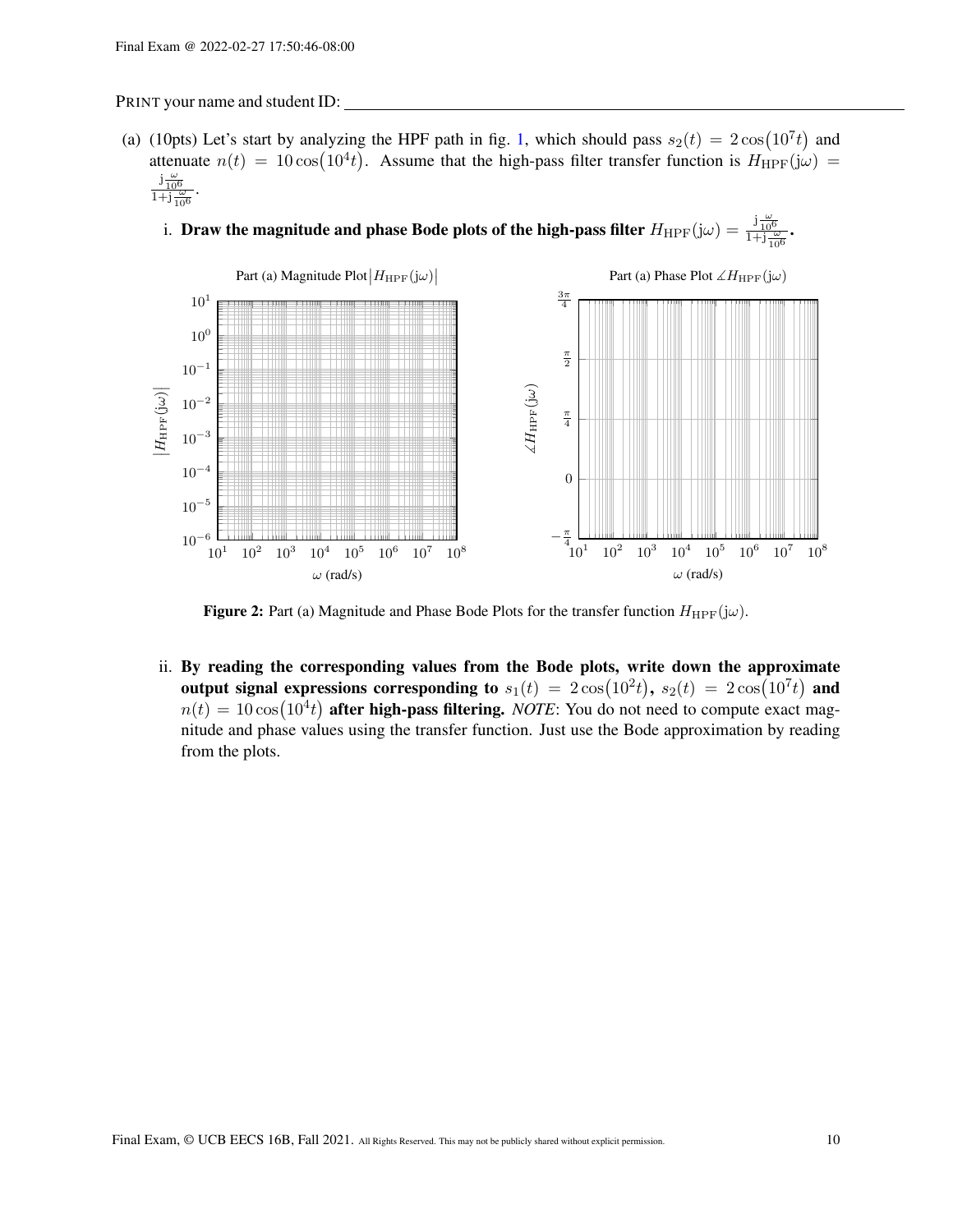[Extra page. If you want the work on this page to be graded, make sure you tell us on the problem's main page.]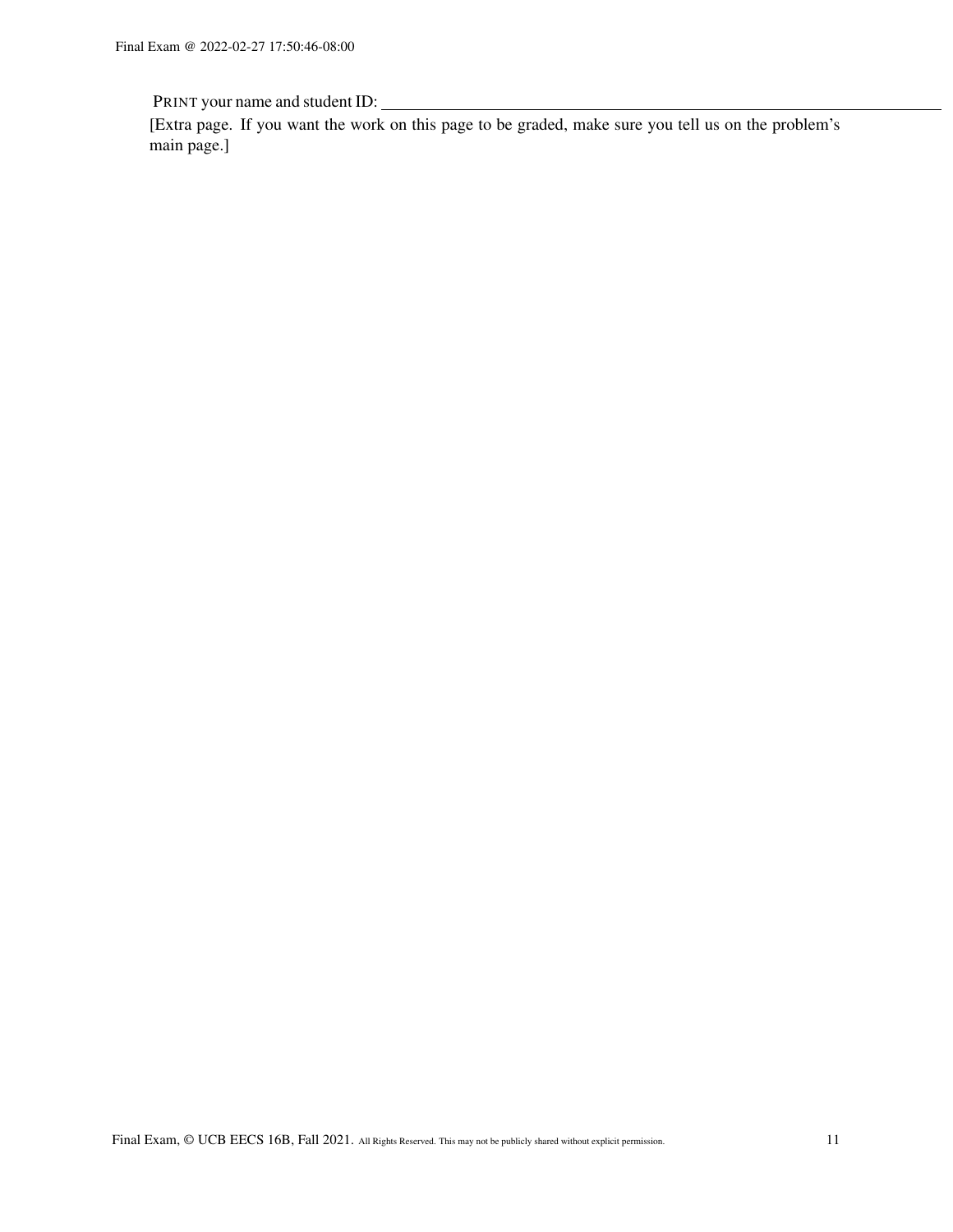- (b) (17pts) Now let's analyze the LPF path in fig. [1,](#page-8-0) which should pass  $s_1(t) = 2\cos(10^2 t)$  and attenuate  $n(t) = 10 \cos(10^4 t)$ . Assume that you are allowed to use multiple copies of a low-pass filter given by  $H_{\text{LPF}}(j\omega) = \frac{1}{1+j\frac{\omega}{10^3}}$  and a unity gain buffer given by  $H_{\text{buf}}(j\omega) = 1$ .
	- i. Remember that we wish to attenuate the amplitude of  $n(t) = 10 \cos(10^4 t)$  to be at most  $\frac{1}{10}$  times the amplitude of  $s_1(t) = 2\cos(10^2t)$  after filtering. At least how many copies of  $H_{\text{LPF}}(j\omega)$  and  $H_{\text{buf}}(j\omega)$  do we need to cascade to achieve this goal? What is the overall transfer function  $H_1(j\omega)$  of this cascaded low-pass filter? *NOTE*: You do not have to simplify the expression.



## ii. Draw the magnitude and phase Bode plots of the overall low-pass filter  $H_1(j\omega)$ .

**Figure 3:** Part (b) Magnitude and Phase Bode Plots for the transfer function  $H_1(j\omega)$ .

iii. By reading the corresponding values from the Bode plots, write down the approximate output signal expressions corresponding to  $s_1(t) = 2\cos(10^2t)$ ,  $s_2(t) = 2\cos(10^7t)$  and  $n(t) = 10 \cos(10^4 t)$  after the overall low-pass filtering using  $H_1(j\omega)$ . *NOTE*: You do not need to compute exact magnitude and phase values using the transfer function. Just use the Bode approximation by reading from the plots.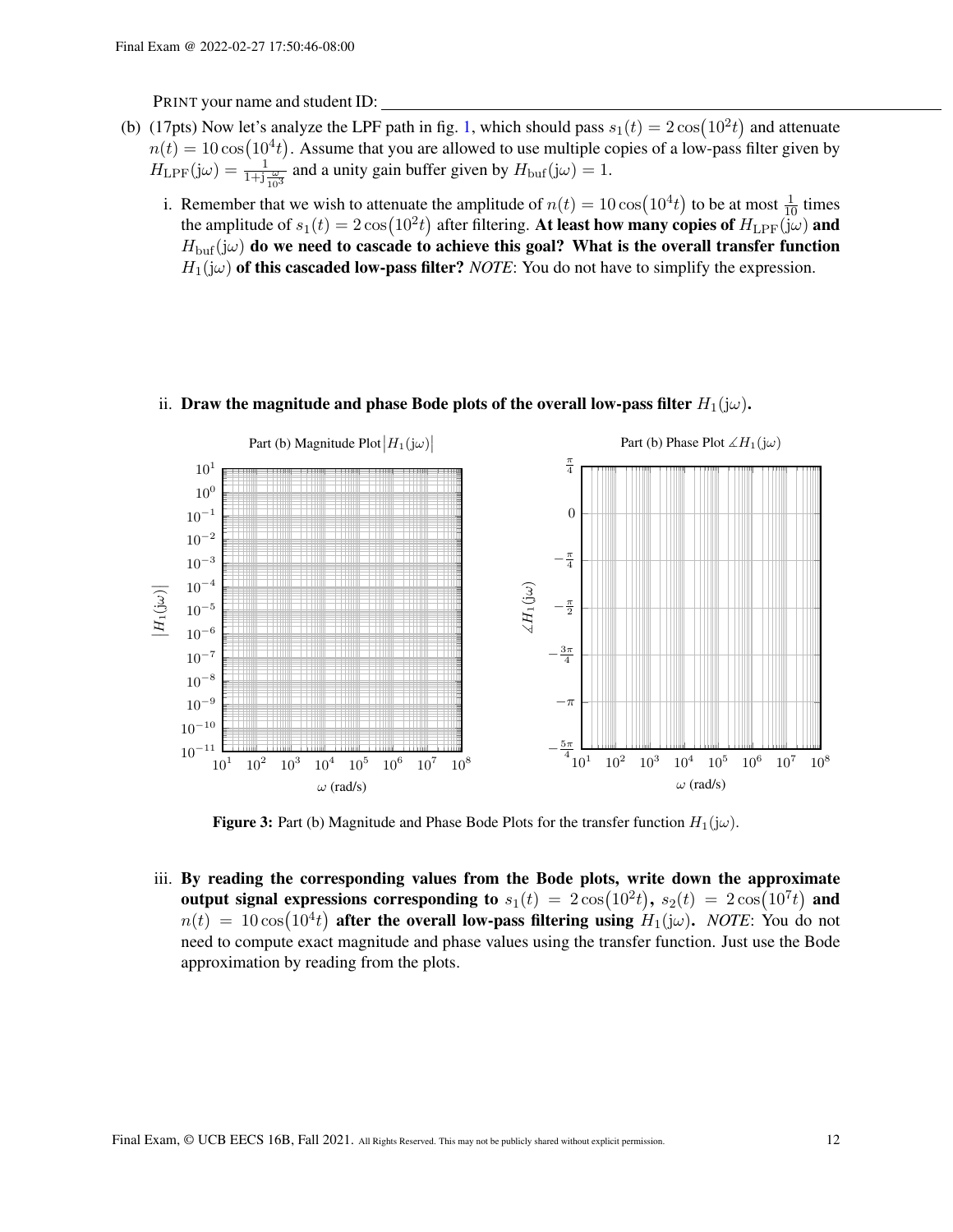[Extra page. If you want the work on this page to be graded, make sure you tell us on the problem's main page.]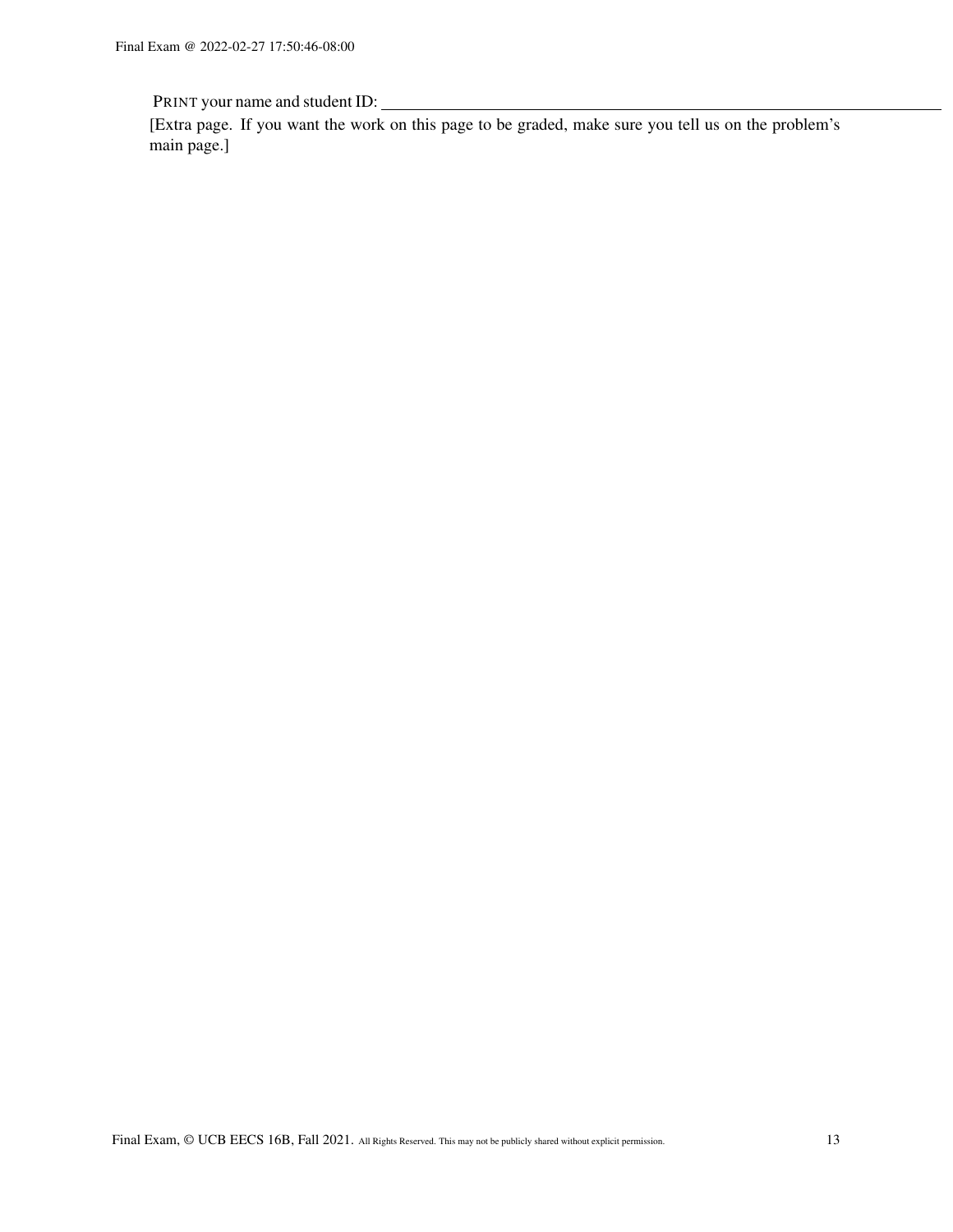We have redrawn fig. [1](#page-8-0) here for your convenience with the cutoff/corner frequencies labeled.



Figure 4: Block diagram of a Band Stop Filter.

(c) (3pts) Explain in words what is the effect of the complete filter above on the three signals  $s_1(t)$  =  $2\cos(10^2t)$ ,  $s_2(t) = 2\cos(10^7t)$  and  $n(t) = 10\cos(10^4t)$ ? You do not have to provide numerical answers for this part.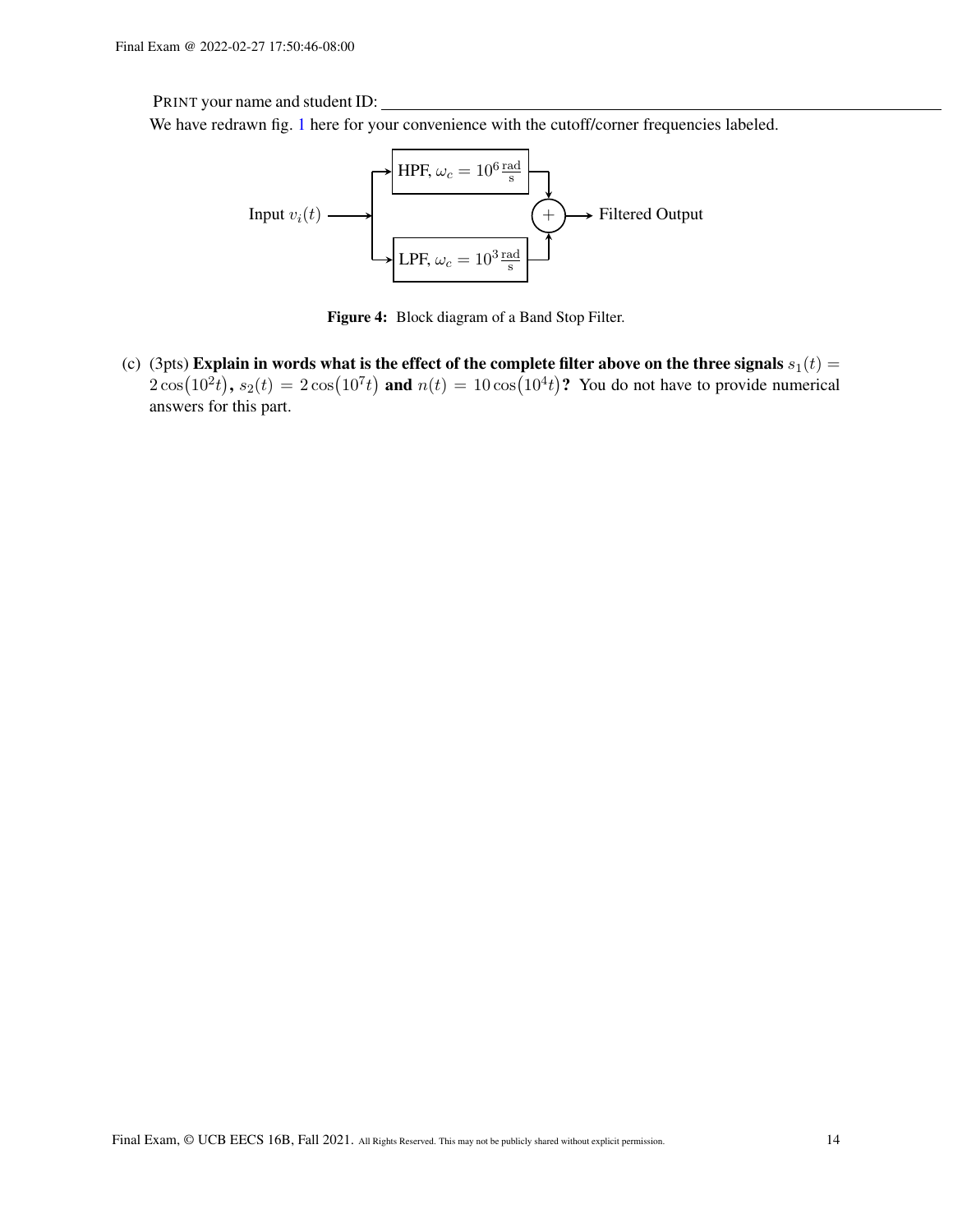(d) (5pts) Finally, let's consider the second approach. Since we know the exact frequency of the interference signal  $n(t)$ , we can use a Notch filter, as shown in fig. [5,](#page-14-0) to create a notch at that frequency, instead of using the previous band stop filter. This should completely attenuate  $n(t) = 10 \cos(10^4 t)$ and pass signals of all other frequencies, including  $s_1(t)$  and  $s_2(t)$ . If  $C = 10 \mu F$  in the Notch filter in fig. [5,](#page-14-0) calculate the inductance  $L$  needed to completely block signals at  $10^4 \frac{\text{rad}}{\text{s}}$ . *NOTE*: You do not need to know the value of R to solve this question.

<span id="page-14-0"></span>(*HINT*: At  $\omega = 10^4 \frac{\text{rad}}{\text{s}}$ , what do you want the impedance of the series connection of L and C to be?)



Figure 5: LC Notch filter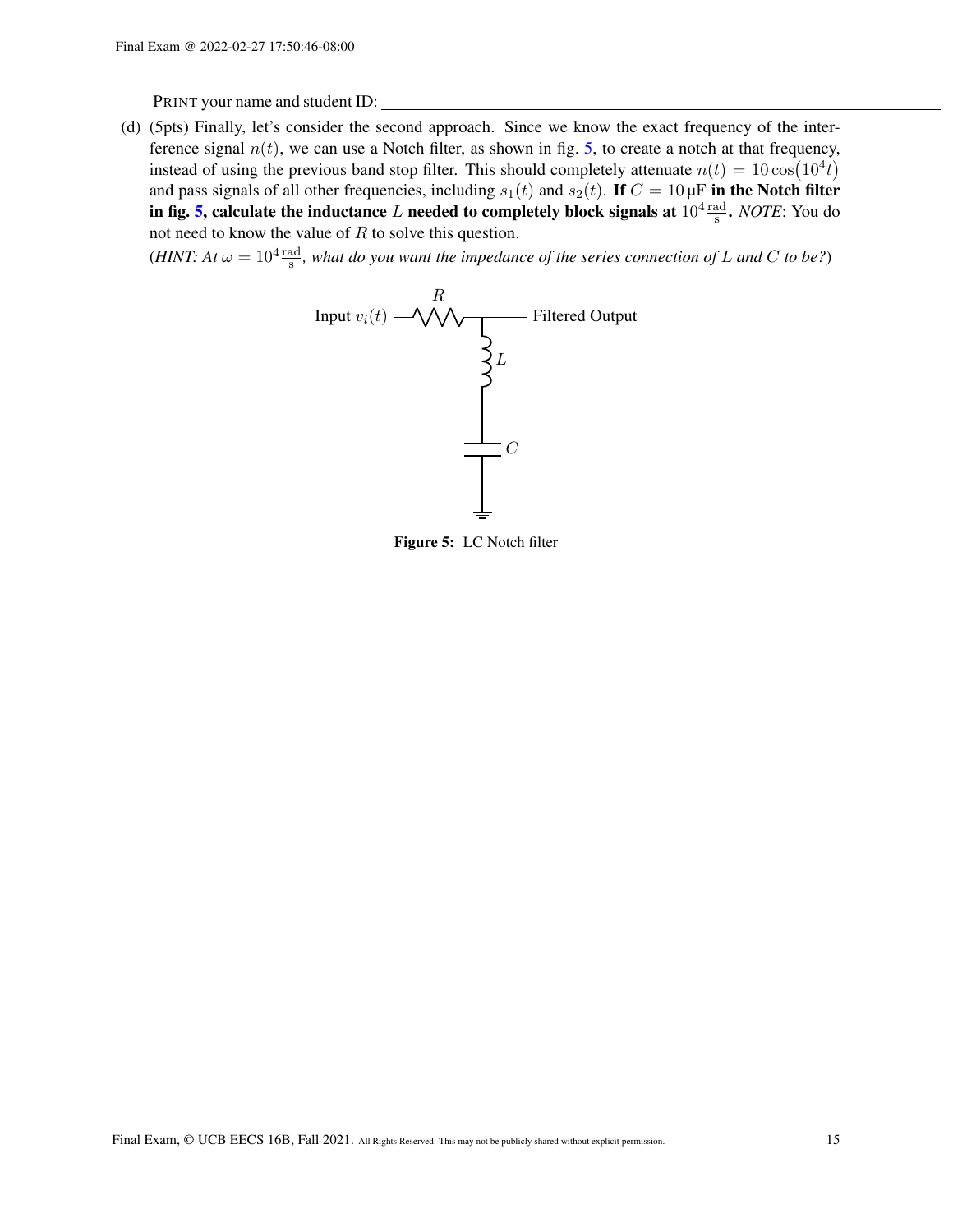#### 9. Using a Nonlinear NMOS Transistor for Amplification (35 points)

Consider the following schematic where  $V_{\text{DD}} = 1.5 \text{ V}$ ,  $R_L = 400 \Omega$  and the NMOS transistor has threshold voltage  $V_{\text{th}} = 0.2 \text{ V}$ . We are interested in analyzing the response of this circuit to input voltages of the form  $V_{\text{in}}(t) = V_{\text{in,DC}} + v_{\text{in,AC}}(t)$ , where  $V_{\text{in,DC}}$  is some constant voltage and  $v_{\text{in,AC}}(t) = 0.001 \cos(\omega t) \text{V}$  is a sinusoidal signal whose magnitude is much smaller than  $V_{\text{in,DC}}$ .

The I-V relationship of an NMOS can be modeled as non-linear functions over different regions of operation. For simplicity, let's just focus on the case when  $0 \leq V_{\rm GS} - V_{\rm th} < V_{\rm DS}$ . In this regime of interest, the relevant I-V relationship is given by

<span id="page-15-1"></span>
$$
I_{\rm DS}(V_{\rm GS}) = \frac{K}{2}(V_{\rm GS} - V_{\rm th})^2
$$
\n(8)

<span id="page-15-0"></span>where  $K$  is a constant that depends on the NMOS transistor size and properties.





(b)  $V_{\text{out}}$  vs  $V_{\text{in}}$  in the regime of interest. Tangent is drawn at the operating point  $V_{\text{in,DC}} = 0.6 \text{ V}$ ,  $V_{\text{out,DC}} = 0.7 \text{ V}$ 



From Ohm's law and KCL, we know that

(a) NMOS Transistor circuit

<span id="page-15-2"></span>
$$
V_{\text{out}}(t) = V_{\text{DD}} - R_L I_{\text{DS}}(t). \tag{9}
$$

Note from fig. [6a](#page-15-0) that  $V_{in} = V_{GS}$  and  $V_{out} = V_{DS}$ . In fig. [6b,](#page-15-0) we can see the curve of  $V_{out}$  vs  $V_{in}$  in the transistor operating regime of interest.

(a) (4 pts) Using eq. [\(8\)](#page-15-1) and eq. [\(9\)](#page-15-2), express  $V_{\text{out}}(t)$  as a function of  $V_{\text{in}}(t)$  symbolically. (You can use  $V_{\text{DD}}, R_L, V_{\text{in}}, K, V_{\text{th}}$  in your answer.)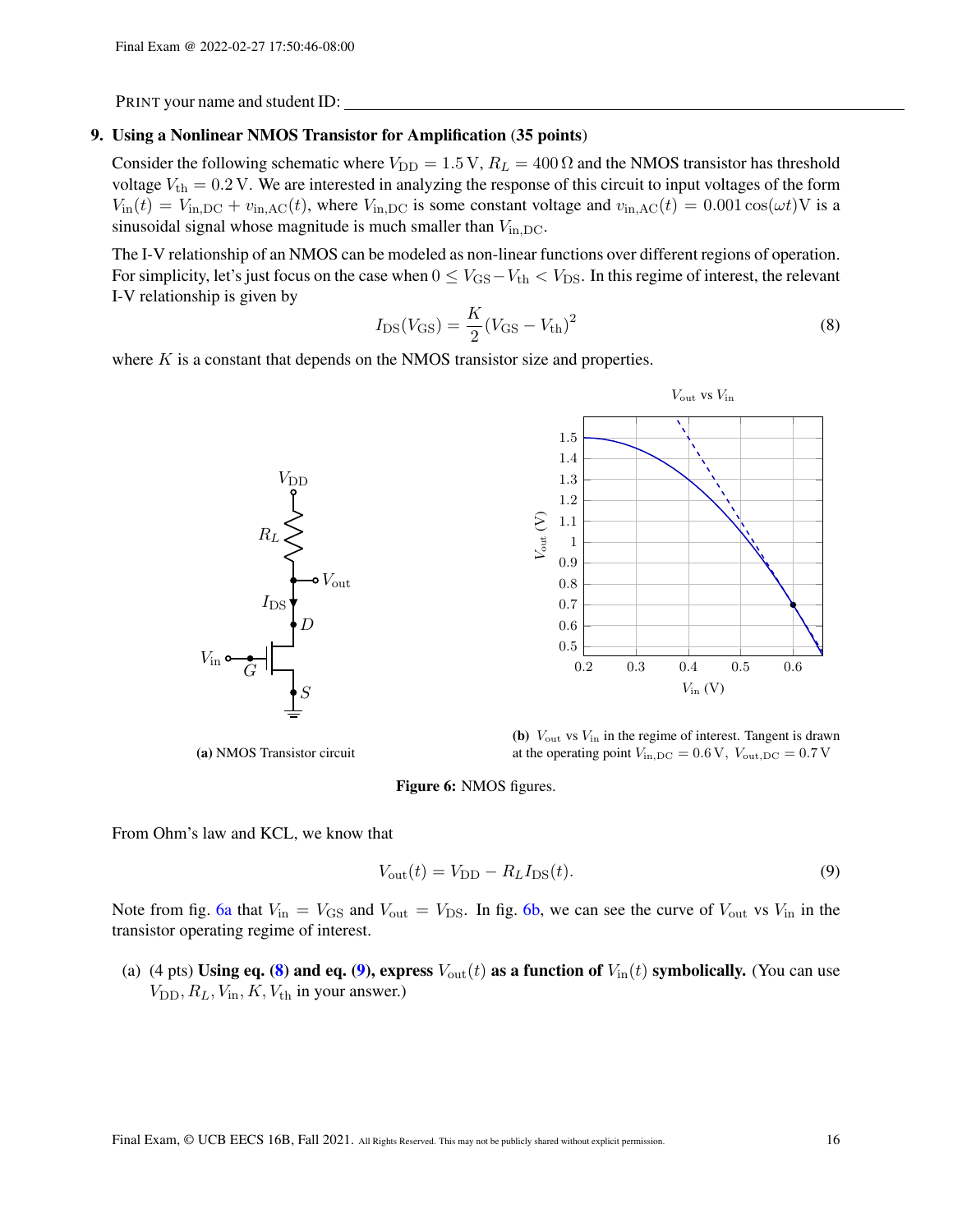The input  $V_{\text{in}}(t) = V_{\text{in,DC}} + v_{\text{in,AC}}(t)$  results in an output of the form  $V_{\text{out}}(t) = V_{\text{out,DC}} + v_{\text{out,AC}}(t)$ . Since  $V_{\text{DD}}$  is constant, we can linearize  $V_{\text{out}}(t)$  around  $V_{\text{out,DC}}$  from eq. [\(9\)](#page-15-2), as illustrated in fig. [6b.](#page-15-0)

$$
A_v(V_{\rm in}, V_{\rm out})\Big|_{V_{\rm in}^\star = V_{\rm in,DC}} = \frac{\mathrm{d}V_{\rm out}}{\mathrm{d}V_{\rm in}}\Big|_{V_{\rm in}^\star = V_{\rm in,DC}} = -R_L \frac{\mathrm{d}I_{\rm DS}}{\mathrm{d}V_{\rm in}}\Big|_{V_{\rm in}^\star = V_{\rm in,DC}} \tag{10}
$$

<span id="page-16-1"></span><span id="page-16-0"></span>
$$
= -R_L \frac{dI_{DS}}{dV_{GS}} \bigg|_{V_{GS}^{\star} = V_{\text{in,DC}}} \tag{11}
$$

<span id="page-16-2"></span>
$$
= -R_L g_m(V_{\rm GS})\Big|_{V_{\rm GS}^{\star} = V_{\rm in,DC}} \tag{12}
$$

Here  $A_v$  is defined as the linearized voltage gain, which is illustrated by the slope of the tangent to the  $V_{\text{out}}$ vs  $V_{\text{in}}$  curve in fig. [6b](#page-15-0) at the point  $(V_{\text{in,DC}}, V_{\text{out,DC}})$ , and  $g_m = \frac{dI_{\text{DS}}}{dV_{\text{CS}}}$  $\frac{dI_{DS}}{dV_{GS}}$  is the transistor transconductance linearized around the point  $V_{\text{GS}}^* = V_{\text{in,DC}}$ .

- (b) (10pts) To linearize the whole circuit around the operating point  $V_{\text{in}}^* = V_{\text{in,DC}}$ , as shown in eq. [\(10\)](#page-16-0), eq. [\(11\)](#page-16-1), eq. [\(12\)](#page-16-2), we need to linearize the non-linear transistor I-V curve, given by  $I_{DS}(V_{GS}) =$ K  $\frac{1}{2}(V_{\rm GS} - V_{\rm th})^2$  in eq. [\(8\)](#page-15-1) to find the linearized transconductance gain  $g_m = \frac{dI_{\rm DS}}{dV_{\rm GS}}$  $\overline{\mathrm{d}V_\mathrm{GS}}$ .
	- i. Using eq. [\(8\)](#page-15-1), derive the linearized transconductance gain  $g_m = \frac{dI_{DS}}{dV_{CS}}$  $\frac{dI_{DS}}{dV_{GS}}$  symbolically. *NOTE*: Please simplify your answer.

ii. From the following options, choose which circuit element can be used to represent the transistor in a linearized circuit with  $\Delta I_{\rm DS} = g_m \Delta V_{\rm GS}$ , where  $\Delta I_{\rm DS}$  and  $\Delta V_{\rm GS}$  are small deviations around  $I_{DS}$  and  $V_{GS}$  respectively.

| <b>Select one</b> | <b>Choices</b>                                                  |  |  |
|-------------------|-----------------------------------------------------------------|--|--|
|                   | resistor between $G$ and $S$ terminals                          |  |  |
|                   | resistor between $D$ and $S$ terminals                          |  |  |
|                   | voltage controlled current source between $D$ and $S$ terminals |  |  |

- iii. Using  $K = 0.025 \frac{1}{\Omega V}$ , and  $V_{\text{th}} = 0.2 V$  and  $R_L = 400 \Omega$ , calculate the numerical values of the following quantities at the operating point  $\left(V_{\rm GS}^{\star} = 0.6\,\textrm{V},\ V_{\rm DS}^{\star} = 0.7\,\textrm{V}\right)$ :
	- linearized transconductance gain  $g_m$
	- linearized voltage gain  $A_v = -R_L g_m$  from eq. [\(12\)](#page-16-2)

*NOTE*: Please simplify the numerical answers — this will also help you check your answer graphically against fig. [6b](#page-15-0) if you want.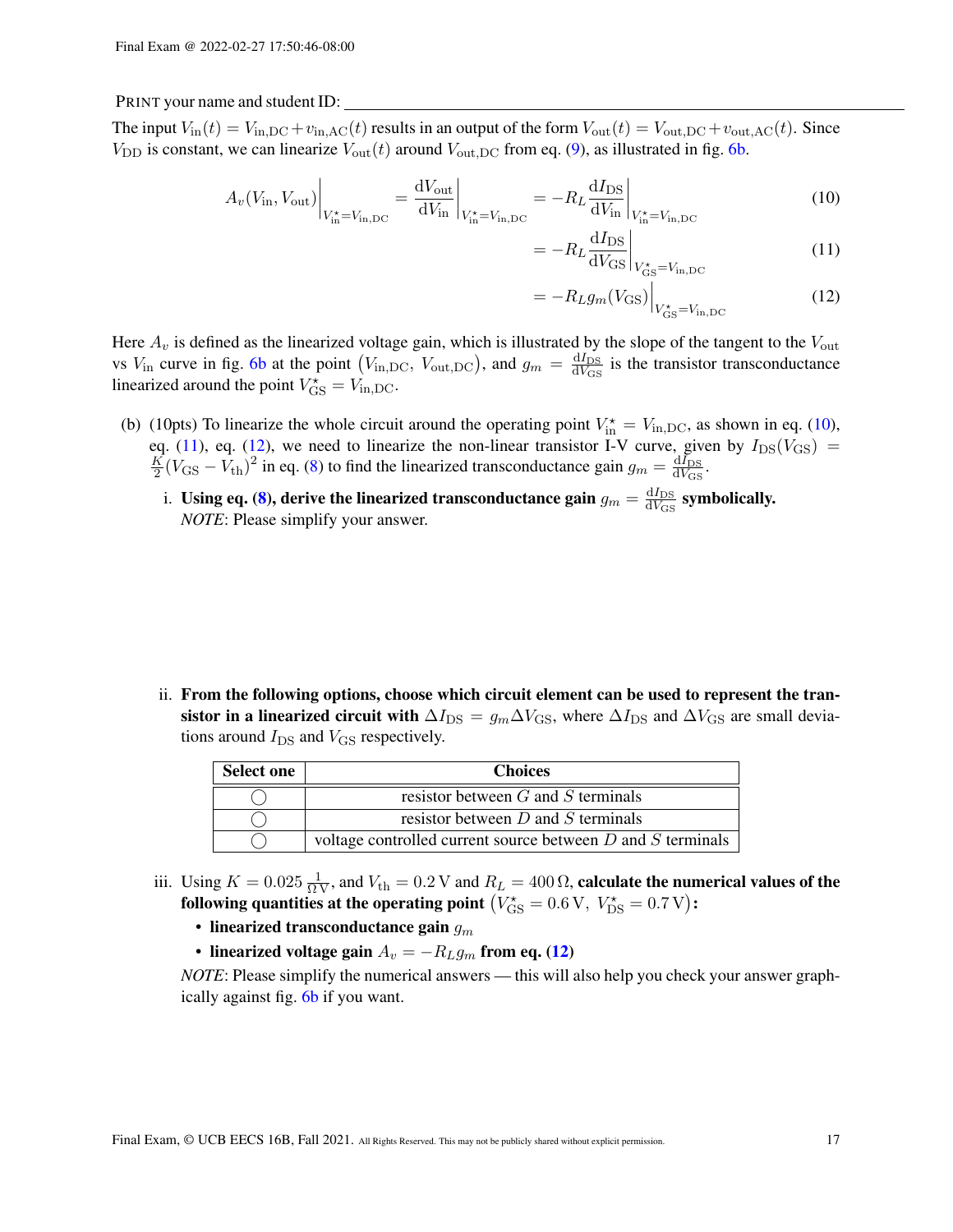[Extra page. If you want the work on this page to be graded, make sure you tell us on the problem's main page.]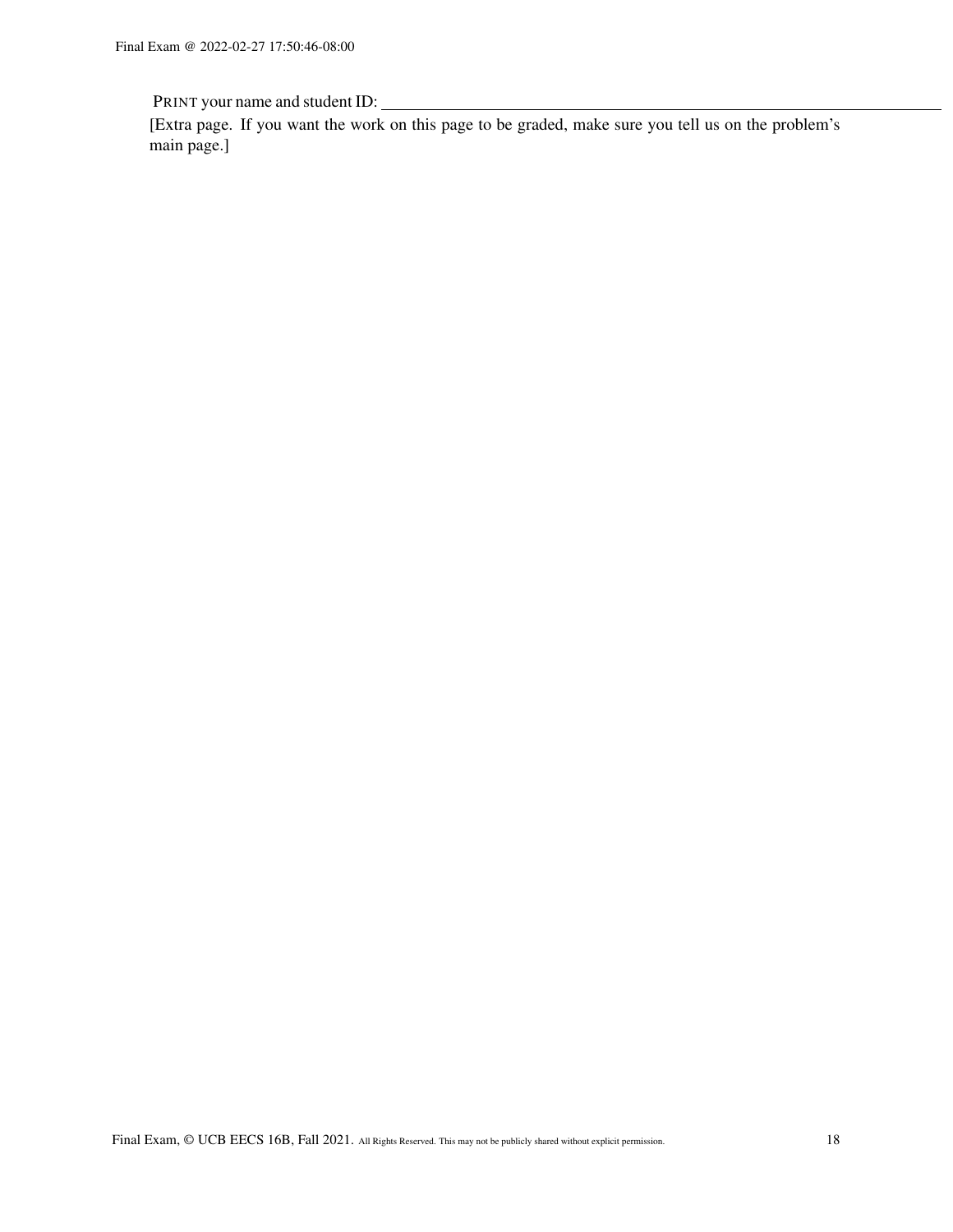<span id="page-18-0"></span>(c) (5pts) The circuit in fig. [7](#page-18-0) below is a linearized model for the transistor circuit in fig. [6a,](#page-15-0) according to eq. [\(10\)](#page-16-0), eq. [\(11\)](#page-16-1), eq. [\(12\)](#page-16-2). Find the transfer function  $H_1(j\omega) = \frac{\tilde{v}_{\text{out,AC}(j\omega)}}{\tilde{v}_{\text{in,AC}(j\omega)}}$  in terms of  $g_m$  and  $R_L$ .



Figure 7: Small signal model for NMOS circuit in fig. [6a,](#page-15-0) according to eq. [\(10\)](#page-16-0), eq. [\(11\)](#page-16-1), eq. [\(12\)](#page-16-2).

(d) (8pts) Consider the following modified model of the transistor circuit in fig. [6a](#page-15-0) where the transistor has a drain capacitance  $C_D$  as shown in fig. [8](#page-18-1) below. Find the transfer function  $H_2(j\omega) = \frac{\tilde{v}_{\text{out,AC}}(j\omega)}{\tilde{v}_{\text{in,AC}}(j\omega)}$  in<br>torms of  $s = P_2$ ,  $C_2$  and  $j\omega$ . What type of filter is implemented by this singuit model terms of  $g_m$ ,  $R_L$ ,  $C_D$  and j $\omega$ . What type of filter is implemented by this circuit model?

<span id="page-18-1"></span>

**Figure 8:** Small signal model for NMOS circuit in fig. [6a](#page-15-0) with drain capacitance.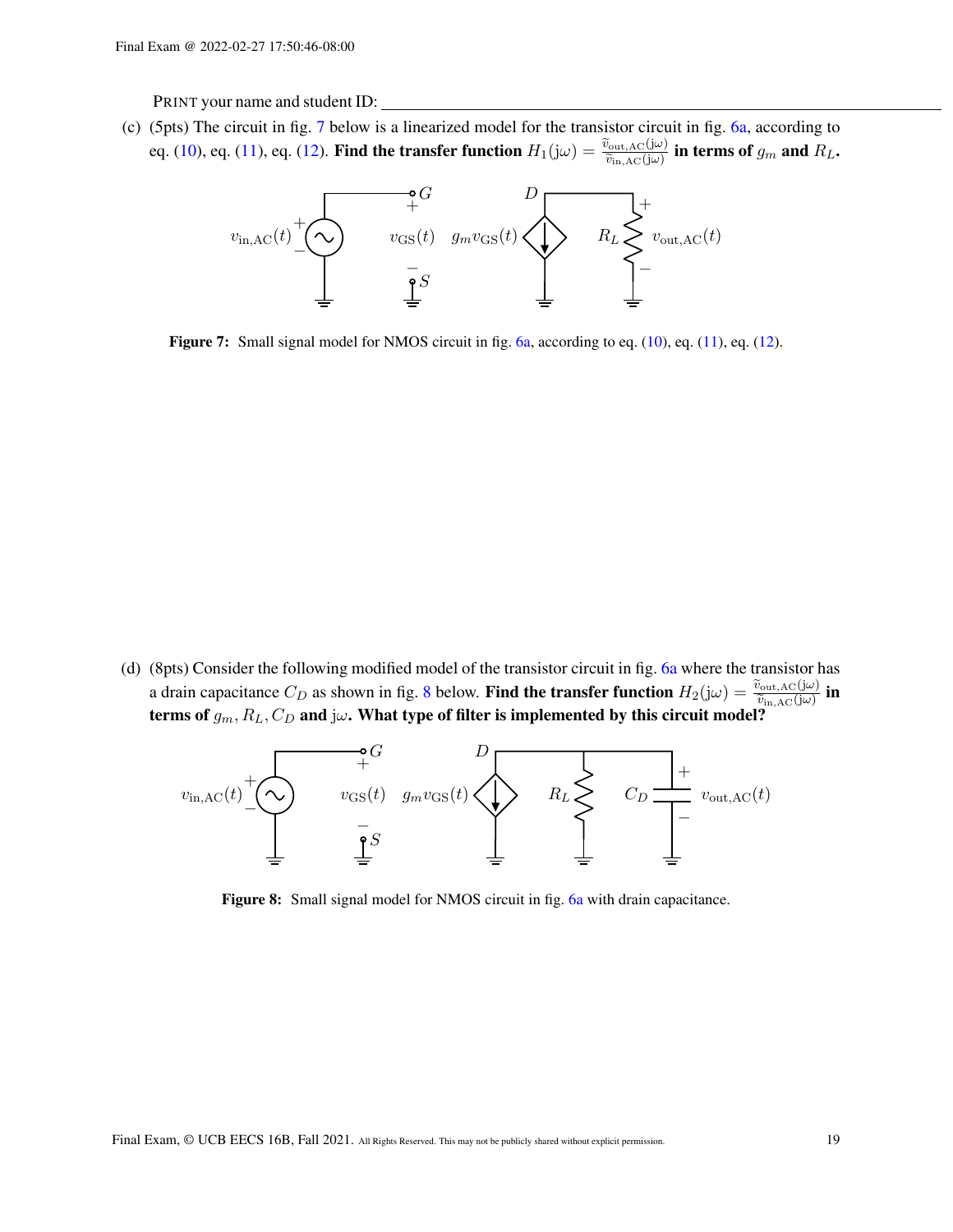[Extra page. If you want the work on this page to be graded, make sure you tell us on the problem's main page.]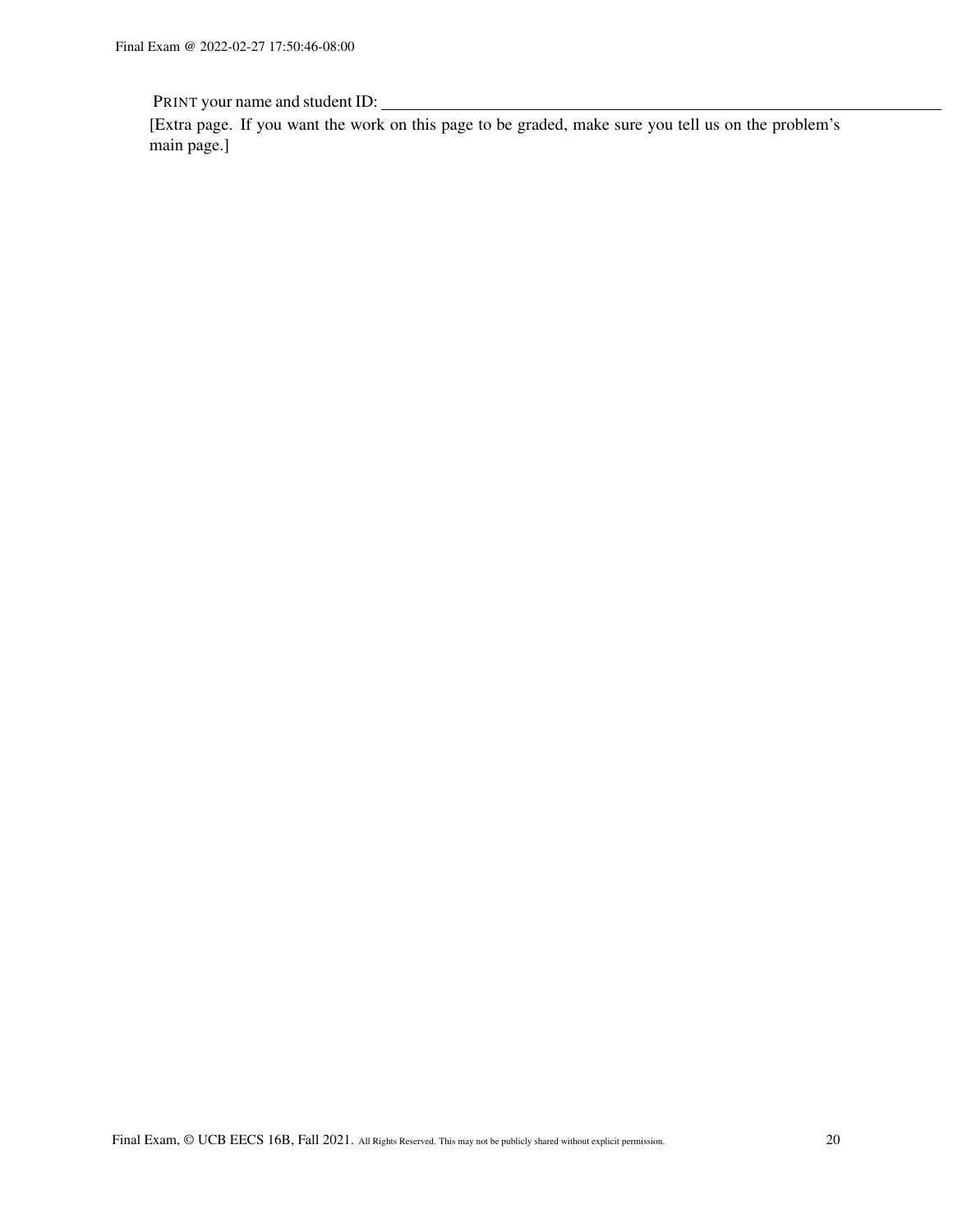(e) (8pts) Consider the following modified model of the transistor circuit in fig. [6a](#page-15-0) where  $V_{\text{in}}$  is not ideal and has some resistance in series,  $R_{\rm in}$ , and the transistor has a gate capacitance  $C_{\rm GS}$  as shown in fig. [9](#page-20-0) below. Find the transfer function  $H_3(j\omega) = \frac{\tilde{v}_{\text{out,AC}}(j\omega)}{\tilde{v}_{\text{in,AC}}(j\omega)}$  in terms of  $R_{\text{in}}$ ,  $C_{\text{GS}}$ ,  $g_m$ ,  $R_L$ ,  $C_D$  and  $j\omega$ . (*HINT: First analyze*  $v_{\text{GS}}(t)$  *in phasor domain. Then try to re-use the result from the previous part.*)

<span id="page-20-0"></span>

Figure 9: Small signal model for NMOS circuit in fig. [6a](#page-15-0) with non-ideal source and gate capacitance, in addition to drain capacitance.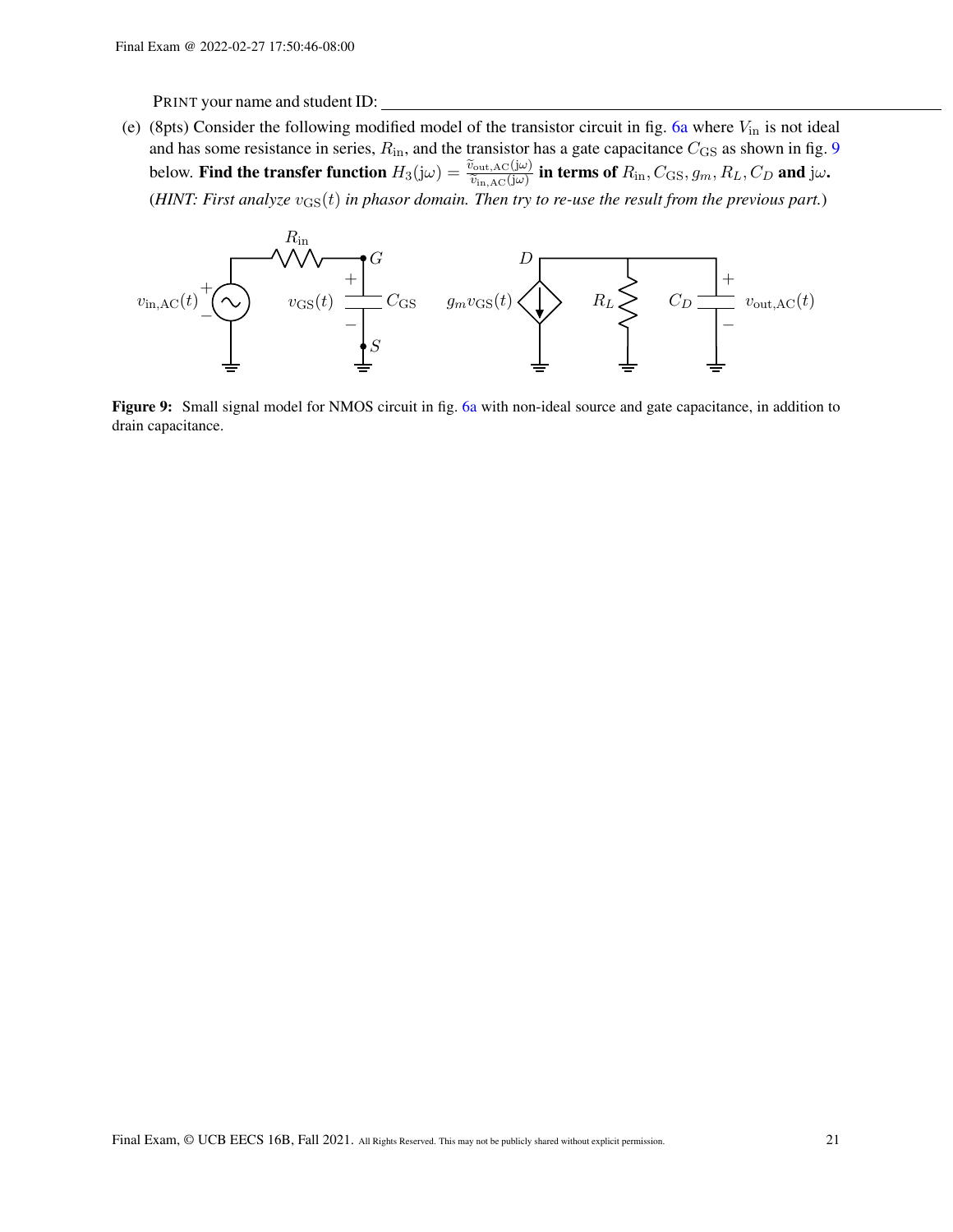#### 10. Minimum Norm Solutions for Circuits involving Resistors (32 points)

<span id="page-21-0"></span>Consider a current  $i_s$  flowing into a network of two parallel resistors  $R_1$  and  $R_2$ , as shown in fig. [10](#page-21-0) below.



**Figure 10:** Current  $i_s$  dividing into  $i_1$  and  $i_2$ .

From EECS 16A, we know that we can equate the voltage drops across the parallel resistors to derive  $i_1 = \frac{R_2}{R_1 + R_2}$  $\frac{R_2}{R_1+R_2}i_s$  and  $i_2 = \frac{R_1}{R_1+R_2}$  $\frac{R_1}{R_1+R_2}i_s$ . In this problem, we will try to derive the same current division result using the concept of minimum norm instead of voltage analysis.

It turns out that the current  $i_s$  will divide into two parts  $i_1$  and  $i_2$  in such a way that minimizes the total power dissipation  $P = i_1^2 R_1 + i_2^2 R_2$  in the resistors.

(a) (8pts) Argue that the current division result given by  $i_1 = \frac{R_2}{R_1 + R_2}$  $\frac{R_2}{R_1+R_2}i_s$  and  $i_2=\frac{R_1}{R_1+1}$  $\frac{R_1}{R_1+R_2} i_s$  minimizes the total power dissipation  $P = i_1^2 R_1 + i_2^2 R_2$  using calculus. Use the fact that KCL gives  $i_2 = i_s - i_1$ to express  $P$  as a function of  $i_1$  only. (*HINT: Once you solve for the optimal*  $i_1$ *, you don't have to do calculus again for* i2*. Just use KCL.*)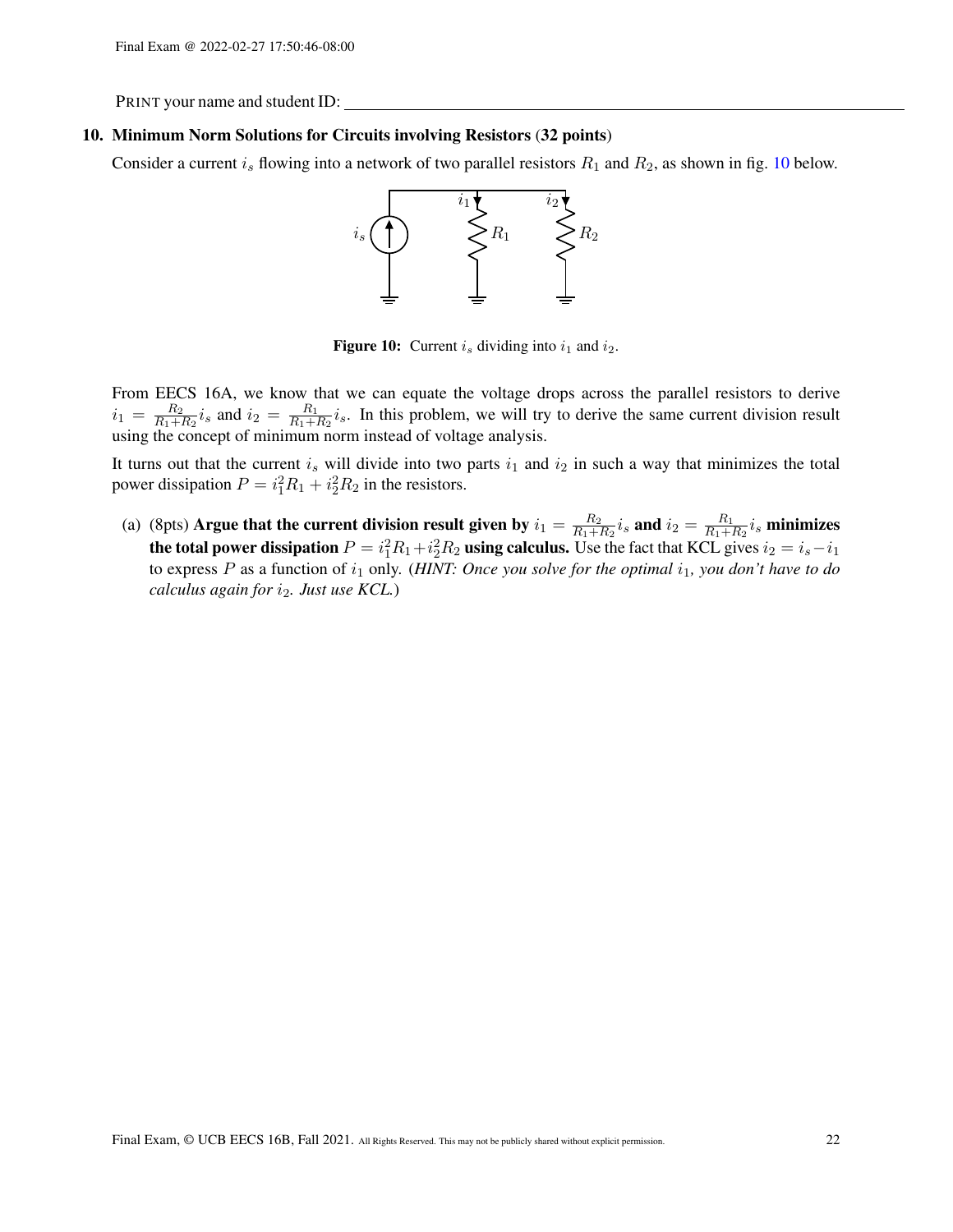(b) (12pts) Instead of using calculus to minimize the total power dissipation  $P$ , we can represent the current division problem as a minimum norm problem. Consider the vector  $\vec{x} =$  $\lceil x_1 \rceil$  $\overline{x_2}$ 1 where  $x_1 =$ 

$$
i_1\sqrt{R_1}
$$
 and  $x_2 = i_2\sqrt{R_2}$ . Notice that  $P = i_1^2 R_1 + i_2^2 R_2 = x_1^2 + x_2^2 = ||\vec{x}||^2$ 

- i. Find the row vector A so that the KCL constraint  $i_1 + i_2 = i_s$  can be written as  $A\vec{x} = i_s$ .
- ii. Using the A matrix you found above, what is the minimum norm solution to  $A\vec{x} = i_s$ ? Show your work.

To help you save computation, the compact SVD of a general  $1 \times 2$  row vector is given by

$$
\begin{bmatrix} a & b \end{bmatrix} = \underbrace{\begin{bmatrix} 1 \end{bmatrix}}_{U} \underbrace{\begin{bmatrix} \sqrt{a^2 + b^2} \end{bmatrix}}_{\Sigma} \underbrace{\begin{bmatrix} \frac{a}{\sqrt{a^2 + b^2}} & \frac{b}{\sqrt{a^2 + b^2}} \end{bmatrix}}_{V^{\top}}
$$
\n(13)

.

iii. Transform the minimum norm solution of  $A\vec{x} = i_s$  to the original variables  $i_1$  and  $i_2$ , and confirm that the result is  $i_1 = \frac{R_2}{R_1 + R_2}$  $\frac{R_2}{R_1+R_2}i_s$  and  $i_2 = \frac{R_1}{R_1+R_2}$  $\frac{R_1}{R_1+R_2}i_s$  as the current-divider formula predicts. Show your work.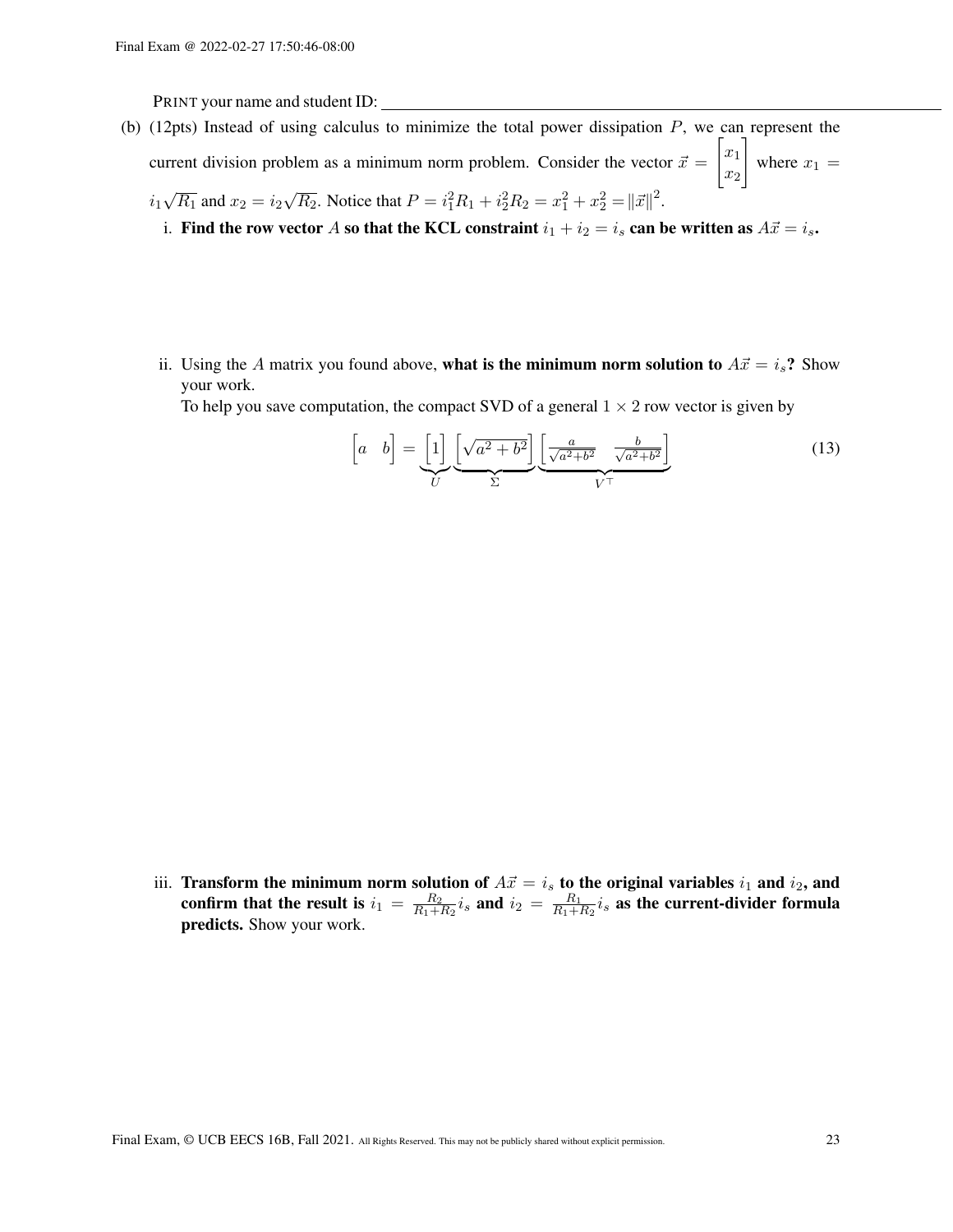[Extra page. If you want the work on this page to be graded, make sure you tell us on the problem's main page.]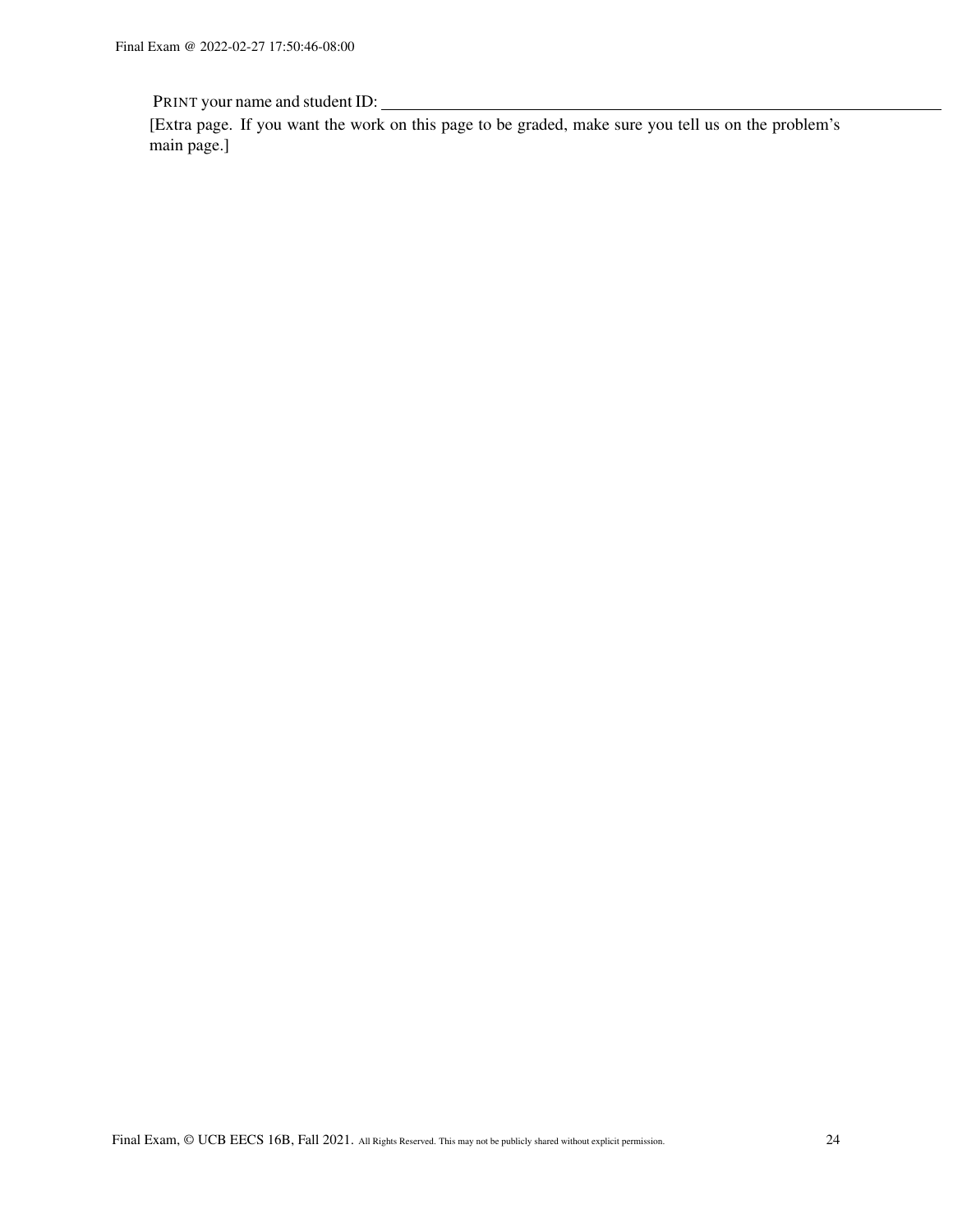(c) (12 pts) We can solve any arbitrarily complicated circuit network using KCL and norm minimization, following the same technique that we used for the simple network in fig. [10.](#page-21-0) Consider a resistor network which has *n* resistor branches, with currents  $i_1, i_2, \ldots, i_n$  across the branch resistances  $R_1$ ,  $R_2, \ldots, R_n$  respectively, and m total nodes each with current sources  $i_{s_1}, i_{s_2}, \ldots, i_{s_m}$ , which may be positive, negative or zero, as shown in fig. [11.](#page-24-0) Then the  $m$  KCL equations at the  $m$  nodes can be

written as 
$$
K\vec{i} = \vec{i}_s
$$
, where  $K \in \mathbb{R}^{m \times n}$ ,  $\vec{i} = \begin{bmatrix} i_1 \\ i_2 \\ \vdots \\ i_n \end{bmatrix} \in \mathbb{R}^n$ , and  $\vec{i}_s = \begin{bmatrix} i_{s_1} \\ i_{s_2} \\ \vdots \\ i_{s_m} \end{bmatrix} \in \mathbb{R}^m$ . This KCL constraint

<span id="page-24-0"></span> $K_i = \vec{i}_s$  completely captures what is visualized in fig. [11,](#page-24-0) so you don't have to write any additional KCL. Note that fig. [10](#page-21-0) is a simple example of fig. [11](#page-24-0) with  $n = 2$  and  $m = 1$ .



Figure 11: A section of an arbitrarily complicated network with n branches and m nodes.

i. We can change variables to  $\vec{x} = D\vec{i}$  to represent the KCL constraint  $K\vec{i} = \vec{i}_s$  as  $A\vec{x} = \vec{i}_s$ , and so the minimization of dissipated power  $P = \sum_{j=1}^{n} i_j^2 R_j$  is just the minimization of  $\sum_{j=1}^{n} x_j^2 =$  $\|\vec{x}\|^2$ .

Find the diagonal matrix  $D$ , and then find the matrix  $A$  in terms of  $D$  and  $K$ . ( $HINT: Look at how  $\vec{x}$  was defined in the previous part.)$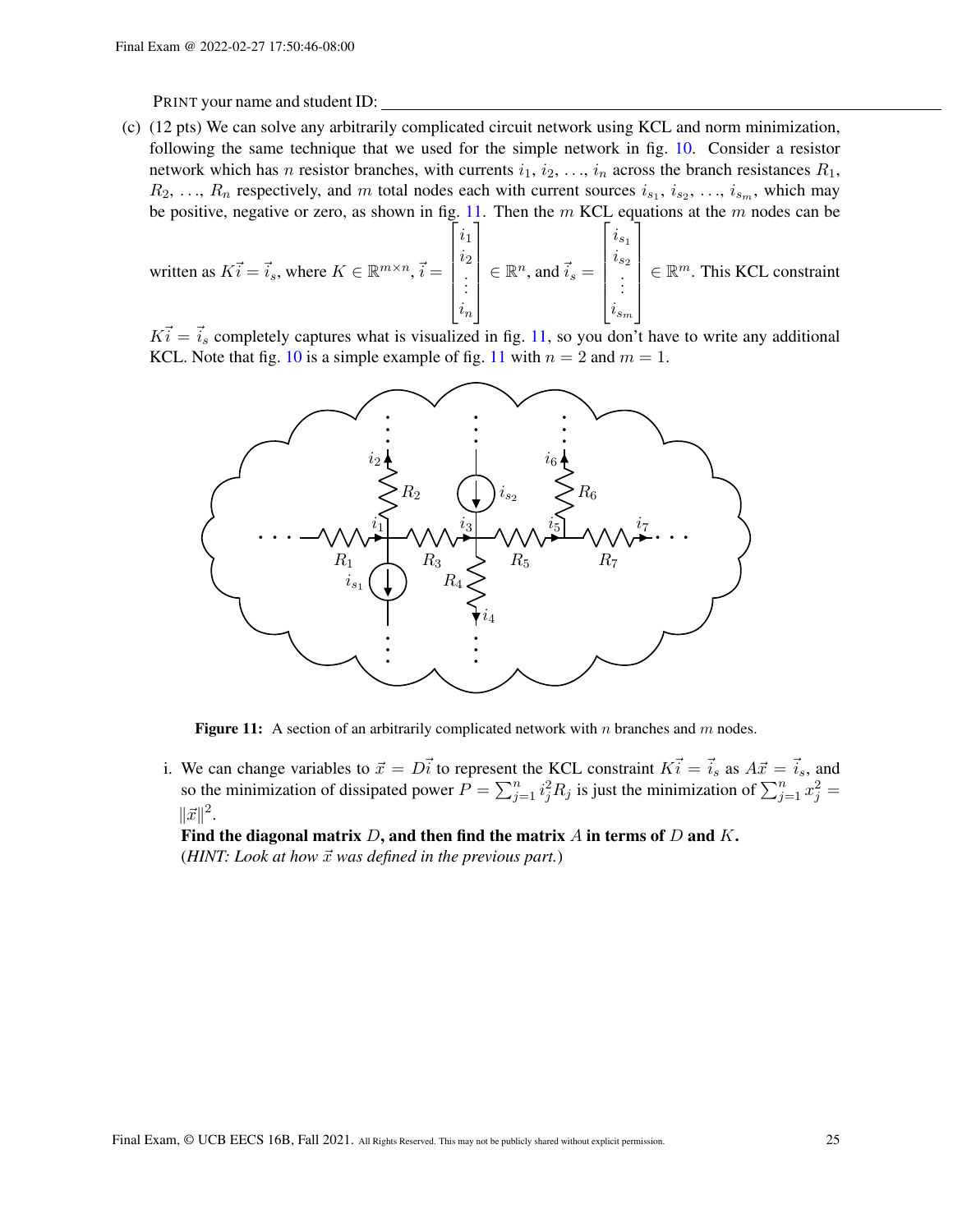ii. Assume the compact SVD of A is given by  $A = U\Sigma V^{\top}$ . Use the minimum norm solution to  $A\vec{x} = \vec{i}_s$  to solve for  $\vec{i}$ . Recall from the previous part that  $\vec{x} = D\vec{i}$ . Your final answer for  $\vec{i}$  can only use U,  $\Sigma$ , V, D,  $\vec{i}_s$  as well as standard matrix operations like inverses, etc.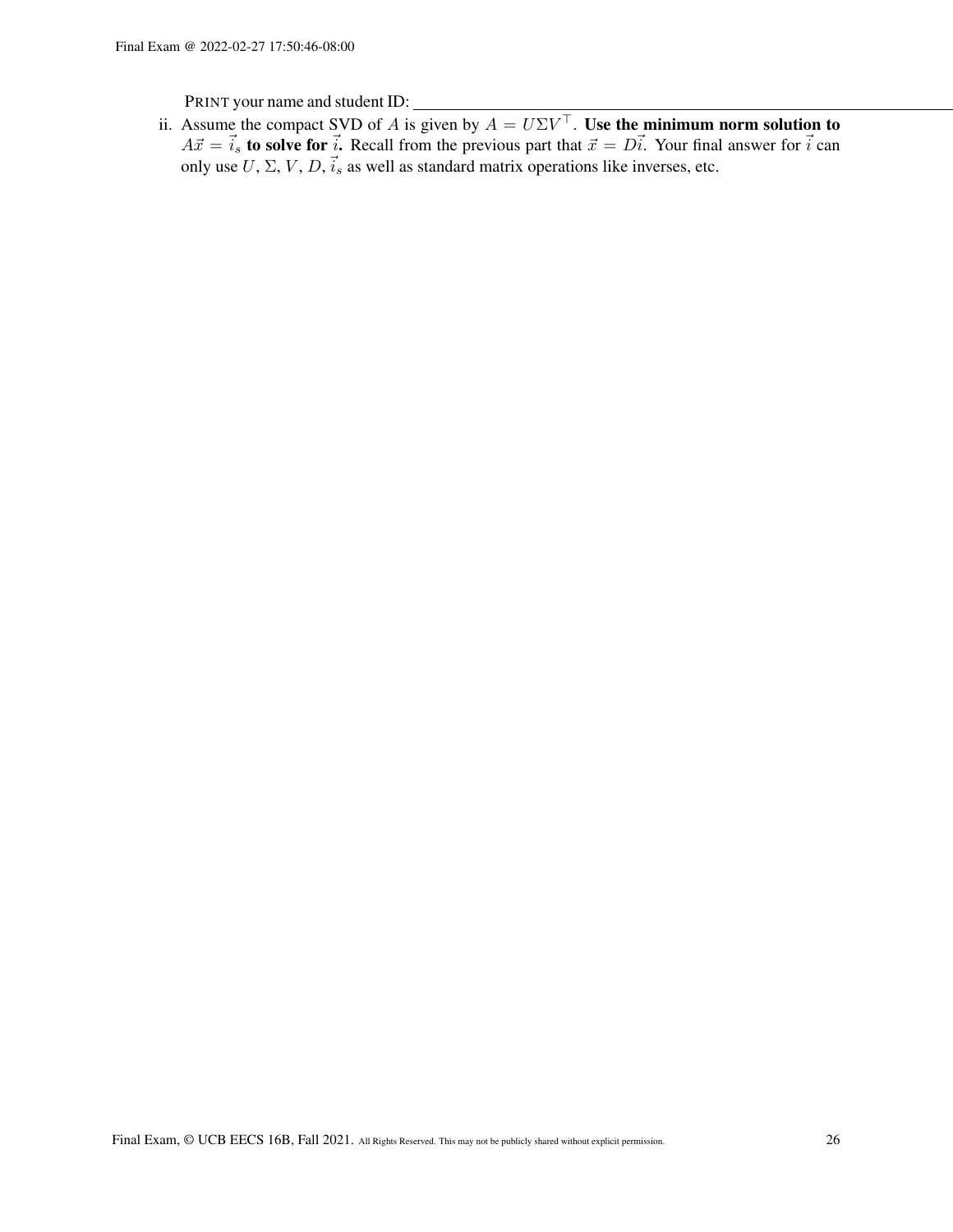[Extra page. If you want the work on this page to be graded, make sure you tell us on the problem's main page.]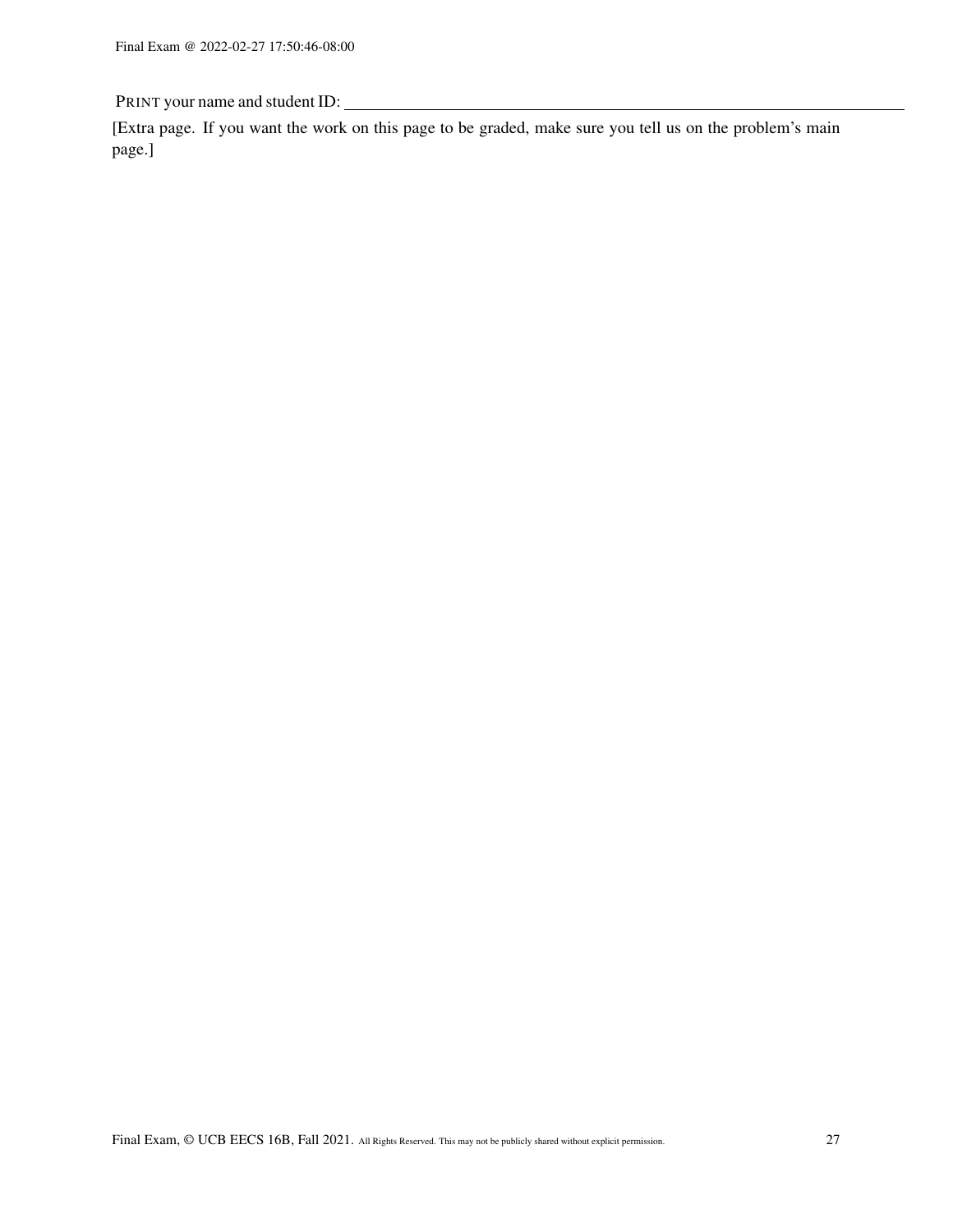#### 11. A Proof in the Complex Case (12 points)

Suppose M is a generic  $m \times n$  complex matrix with rank r and SVD  $M = U\Sigma V^* = \sum_{i=1}^r \sigma_i \vec{u}_i \vec{v}_i^*$ , where the matrices  $U = [\vec{u}_1 \cdots \vec{u}_m]$  and  $V = [\vec{v}_1 \cdots \vec{v}_n]$  have orthonormal columns according to the complex inner product (i.e. the U and V matrices are unitary) and  $\Sigma$  is diagonal with real non-negative diagonal entries sorted in non-ascending order.

Recall that we defined the Frobenius norm as

$$
||M||_F = \sqrt{\sum_{i=1}^{m} \sum_{j=1}^{n} |M_{ij}|^2}
$$
 (14)

and note that the same definition works for complex matrices.

Suppose  $k < r$ . Prove that the best rank-at-most-k approximation to M in the Frobenius norm is given by  $\sum_{i=1}^k \sigma_i \vec{u}_i \vec{v}_i^*.$ 

In other words, prove that no matter what the collection of vectors  $\{\vec{p}_i\}$  and  $\{\vec{q}_i\}$  may be,

$$
\left\| M - \sum_{i=1}^{k} \sigma_i \vec{u}_i \vec{v}_i^* \right\|_F \le \left\| M - \sum_{i=1}^{k} \vec{p}_i \vec{q}_i^* \right\|_F.
$$
\n(15)

You may use the following facts without proof:

- If U and V are square unitary matrices, then  $||UA||_F = ||A||_F = ||AV||_F$ .
- The best rank-at-most-k approximation to a diagonal  $m \times n$  real matrix  $\Sigma$  with the diagonal consisting of real non-negative values  $\sigma_i$  sorted in non-ascending order is given by  $\sum_{i=1}^k \sigma_i \vec{e}_{m,i}$ , where  $\vec{e}_{k,i}$  is the *i*<sup>th</sup> column of a  $k \times k$  identity matrix.

In math: No matter what the collection of vectors  $\{\vec{s}_i\}$  and  $\{\vec{w}_i\}$  may be,

$$
\left\| \Sigma - \sum_{i=1}^{k} \sigma_i \vec{e}_{m,i} \vec{e}_{n,i}^* \right\|_F \le \left\| \Sigma - \sum_{i=1}^{k} \vec{s}_i \vec{w}_i^* \right\|_F.
$$
 (16)

- If  $U$  and  $V$  are square unitary matrices, then the rank of a matrix  $A$  is the same as the rank of  $UA$  and the rank of  $AV$ .
- The inverse of a square unitary matrix U is given by its conjugate transpose  $U^{-1} = U^*$ , which is also unitary.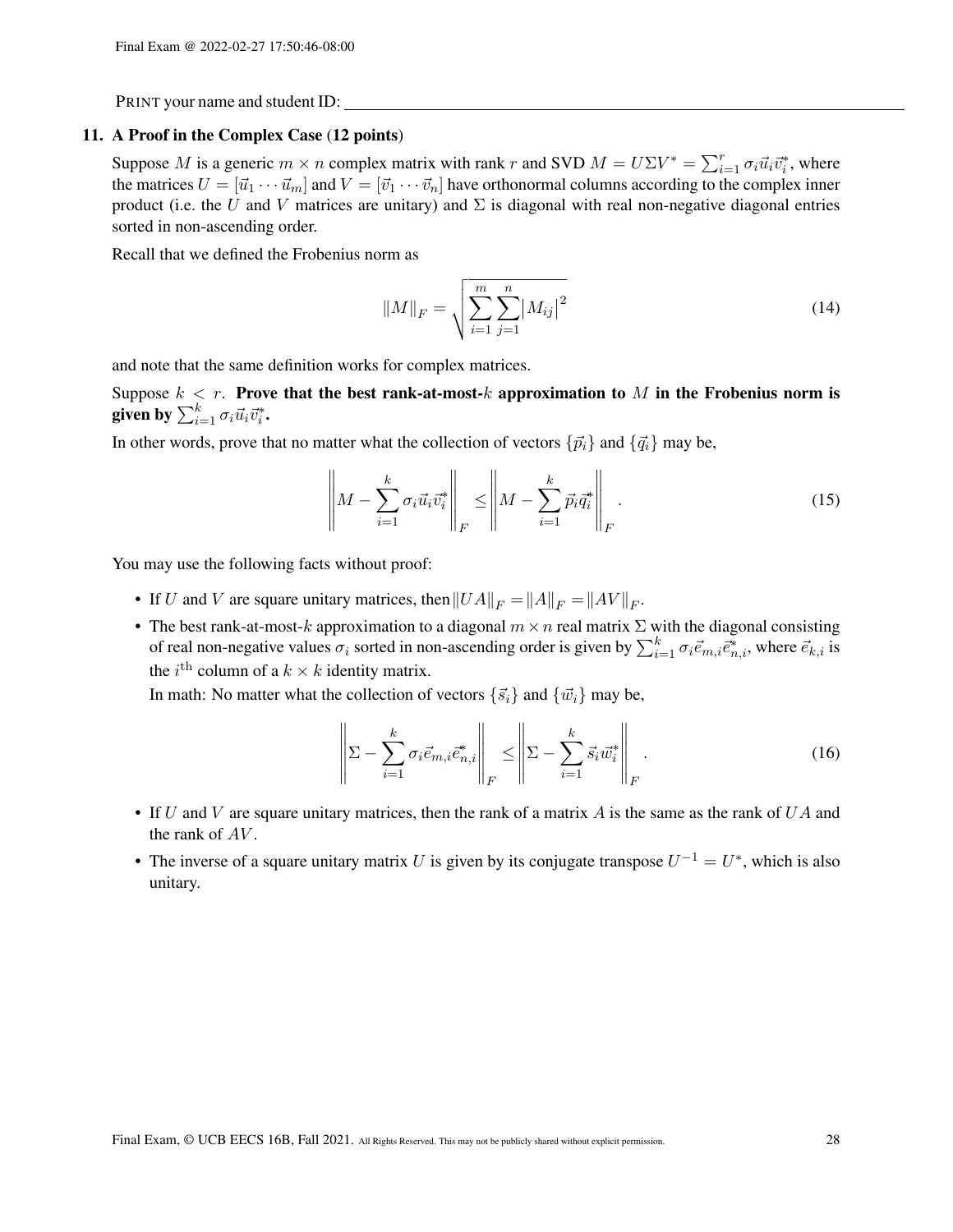[Extra page. If you want the work on this page to be graded, make sure you tell us on the problem's main page.]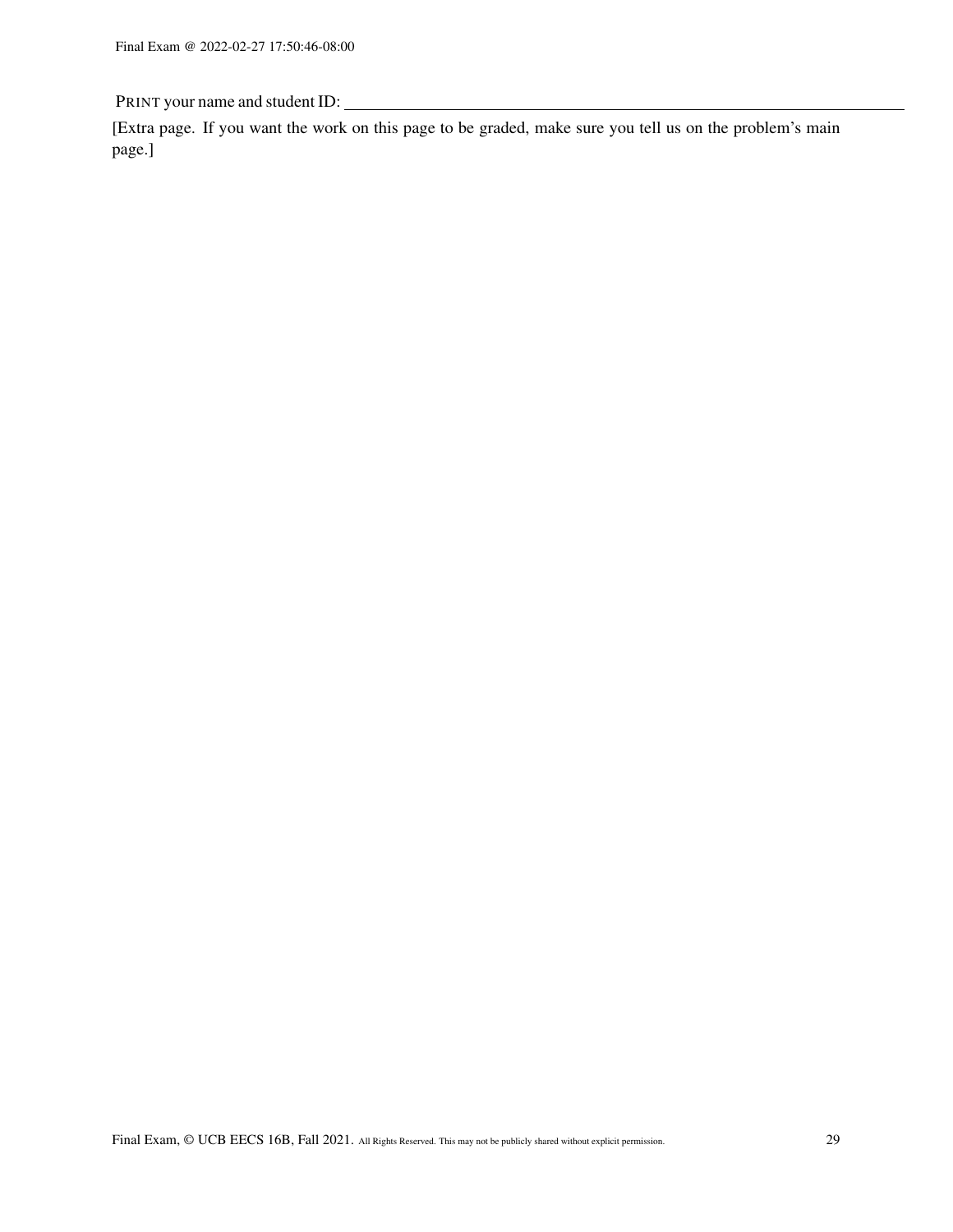#### 12. System ID for Continuous Systems (16 points)

So far we have seen system identification only done for discrete-time systems. But what if we really want to identify some underlying continuous-time model instead? We will explore how to do so in this problem.

(a) (8pts) Suppose we believed that our system was of the form

<span id="page-29-1"></span><span id="page-29-0"></span>
$$
\frac{\mathrm{d}}{\mathrm{d}t}x(t) = \lambda x(t) + bu(t)
$$
\n(17)

where  $x(t) \in \mathbb{R}$  and  $u(t) \in \mathbb{R}$  is a scalar input.

Given an initial condition  $x(t_0)$ , and that  $u(t)$  is some constant input  $\bar{u}$  over the interval  $[t_0, t_f)$ , then for all  $t \in [t_0, t_f)$ , we know that this differential equation eq. [\(17\)](#page-29-0) has the unique solution

$$
x(t) = x(t_0)e^{\lambda(t-t_0)} + \frac{e^{\lambda(t-t_0)} - 1}{\lambda}b\bar{u}.
$$
\n(18)

Assume that we record the state at known times  $\tau_0, \tau_1, \ldots, \tau_n$  as having corresponding state values  $x_0 = x(\tau_0), x_1 = x(\tau_1), \ldots, x_n = x(\tau_n)$ . The continuous-time input is known to be piecewise constant  $u(t) = u_i$  for  $t \in [\tau_i, \tau_{i+1})$ , where we know the sequence of inputs  $u_0, u_1, \dots, u_{n-1}$ .

We now want to formulate this as a system ID question by relating the unknown parameters  $\lambda$ , b to the data we have. However, the relationship between the parameters and the data we collected is now non-linear. For the data point  $x_{i+1}$ , use eq. [\(18\)](#page-29-1) to write out how  $x_{i+1}$  should be related to  $\lambda$  and  $b$  in the form

<span id="page-29-2"></span>
$$
x_{i+1} = f(\lambda, x_i, \tau_i, \tau_{i+1}) + bg(\lambda, x_i, u_i, \tau_i, \tau_{i+1}).
$$
\n(19)

What are the functions  $f$  and  $q$ ?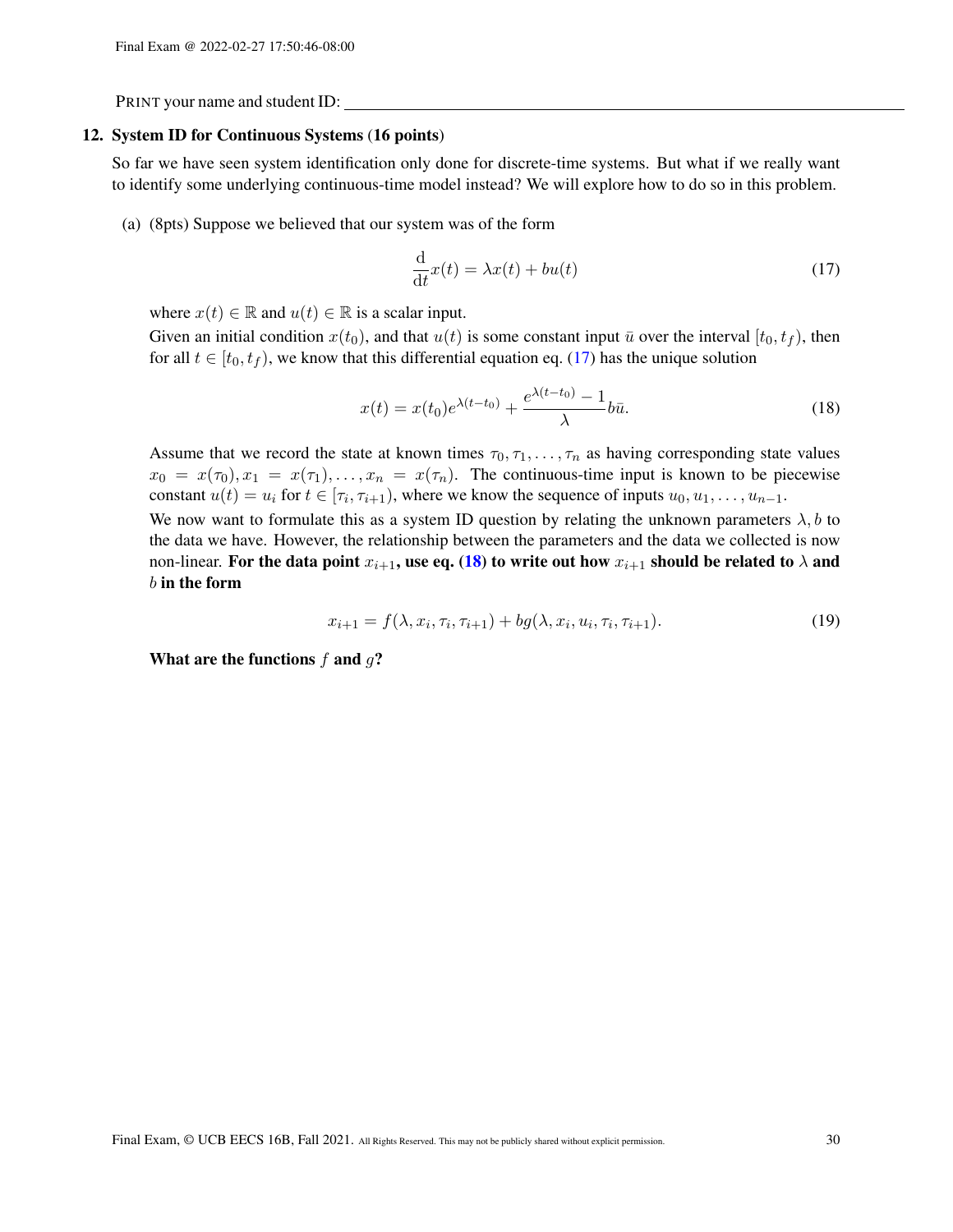(b) (8pts) The previous part gave rise to a sequence of n equations of the form eq. [\(19\)](#page-29-2). Because of observation noise and imperfection in our model, we are going to assume that these equations hold only approximately and hope to find values for the two parameters  $\lambda$ , b that minimize the cost function:

$$
c(\lambda, b) = \sum_{i=0}^{n-1} \ell(x_{i+1}, f(\lambda, x_i, \tau_i, \tau_{i+1}) + bg(\lambda, x_i, u_i, \tau_i, \tau_{i+1}))
$$
(20)

where  $f(\lambda, x, \sigma, \tau)$  and  $g(\lambda, x, u, \sigma, \tau)$  are given nonlinear scalar functions, and  $\ell(s, p)$  is a loss function that penalizes how far the prediction  $p$  is from the measured state s. For example, you could use squared loss  $\ell(s, p) = (s - p)^2$ .

To find the best possible  $\lambda_*, b_*,$  you observe that you want to solve the nonlinear system of equations:

$$
\left. \frac{\partial}{\partial \lambda} c(\lambda, b) \right|_{\lambda_*, b_*} = 0 \tag{21}
$$

<span id="page-30-1"></span><span id="page-30-0"></span>
$$
\left. \frac{\partial}{\partial b} c(\lambda, b) \right|_{\lambda_*, b_*} = 0 \tag{22}
$$

and decide to do so using Newton's method starting with an initial guess  $\lambda_0$ ,  $b_0$  and linearizing the system of equations eq. [\(21\)](#page-30-0) and eq. [\(22\)](#page-30-1) to get a system of linear equations to solve at each step. The system of linear equations at each iteration  $j + 1$  can be expressed in vector form as:

$$
A \begin{bmatrix} \lambda - \lambda_j \\ b - b_j \end{bmatrix} = \vec{y}.
$$
 (23)

# What are the entries of the matrix A and the vector  $\vec{y}$  in terms of the appropriate partial derivatives of  $c(\lambda, b)$  evaluated at the appropriate arguments?

Assume that you can use PyTorch to compute whatever derivatives of  $c(\lambda, b)$  that you want — all given functions are sufficiently differentiable. You don't have to take the derivatives by hand. You just need to tell us what derivatives and what arguments to evaluate them at.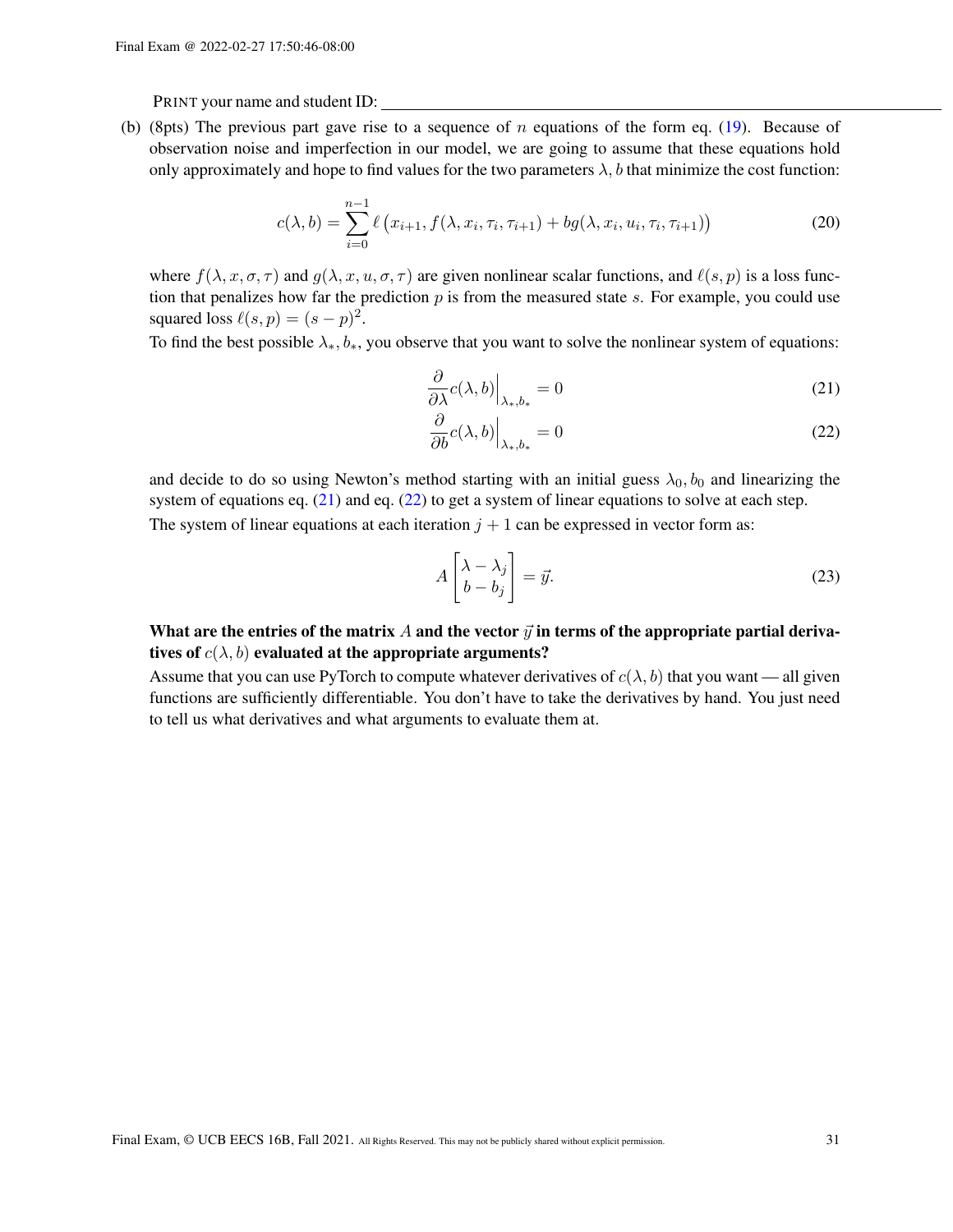## 13. Movie Ratings with Missing Entries (23 points)

In a matrix  $R$ , you have users' movie ratings. However, not all users watched all the movies.

$$
R = \begin{bmatrix} 0.50 & 0.00 & 0.50 & 0.50 & 0.20 & 1.0 \\ 0.60 & 0.20 & 0.40 & 0.50 & ? & ? \\ 0.50 & 0.50 & 0.00 & 0.25 & 0.60 & 1.0 \\ 0.60 & 0.10 & 0.50 & 0.55 & ? & ? \\ 1.00 & 0.40 & 0.60 & ? & ? & ? \end{bmatrix}
$$
(24)

where the element at the *i*th row and *j*th column indicates the rating of movie *i* by user *j*. A "?" means that there's no rating for that movie.

Our goal is to predict ratings for the missing entries, so we can recommend movies to users. In order to do this, you want to find the hidden goodness vectors for the movies, and the hidden sensitivity vectors of the users. However, due to missing entries, it is not possible to run an SVD on the entire rating matrix R.

It turns out that we have a submatrix  $R'$  in  $R$  that does not have any missing entries.

$$
R' = \begin{bmatrix} 0.50 & 0.00 & 0.50 & 0.50 \\ 0.60 & 0.20 & 0.40 & 0.50 \\ 0.50 & 0.50 & 0.00 & 0.25 \\ 0.60 & 0.10 & 0.50 & 0.55 \end{bmatrix}
$$
(25)

We provide a decomposition of this matrix:

$$
R' = \underbrace{\begin{bmatrix} 0.5 & 0.0 \\ 0.4 & 0.2 \\ 0.0 & 0.5 \\ 0.5 & 0.1 \end{bmatrix}}_{G} \underbrace{\begin{bmatrix} 4.0 & 0.0 \\ 0.0 & 2.0 \end{bmatrix}}_{D} \underbrace{\begin{bmatrix} 0.25 & 0.0 & 0.25 & 0.25 \\ 0.5 & 0.5 & 0.0 & 0.25 \end{bmatrix}}_{S}
$$
 (26)

where the *i*th row of the matrix G represents the goodness row vector  $\vec{g}_i^{\top}$  of the movie *i*, the *j*th column of the matrix S represents the sensitivity vector  $\vec{s}_j$  of user j, and each diagonal entry of the matrix D shows the weight each attribute has in determining the rating of a movie by a user.

*NOTE*: This decomposition in eq. [\(26\)](#page-31-0) is not an SVD; G and S do not have orthonormal vectors.

(a) (4pts) Suppose  $\vec{s}_6$  (the sensitivity vector of user 6) is:

<span id="page-31-0"></span>
$$
\vec{s}_6 = \begin{bmatrix} 0.5\\1.0 \end{bmatrix} \tag{27}
$$

Use this to **estimate the rating of movie 2 as rated by user 6.** (Show work that uses  $\vec{s}_6$ . Unjustified answers will get no credit.)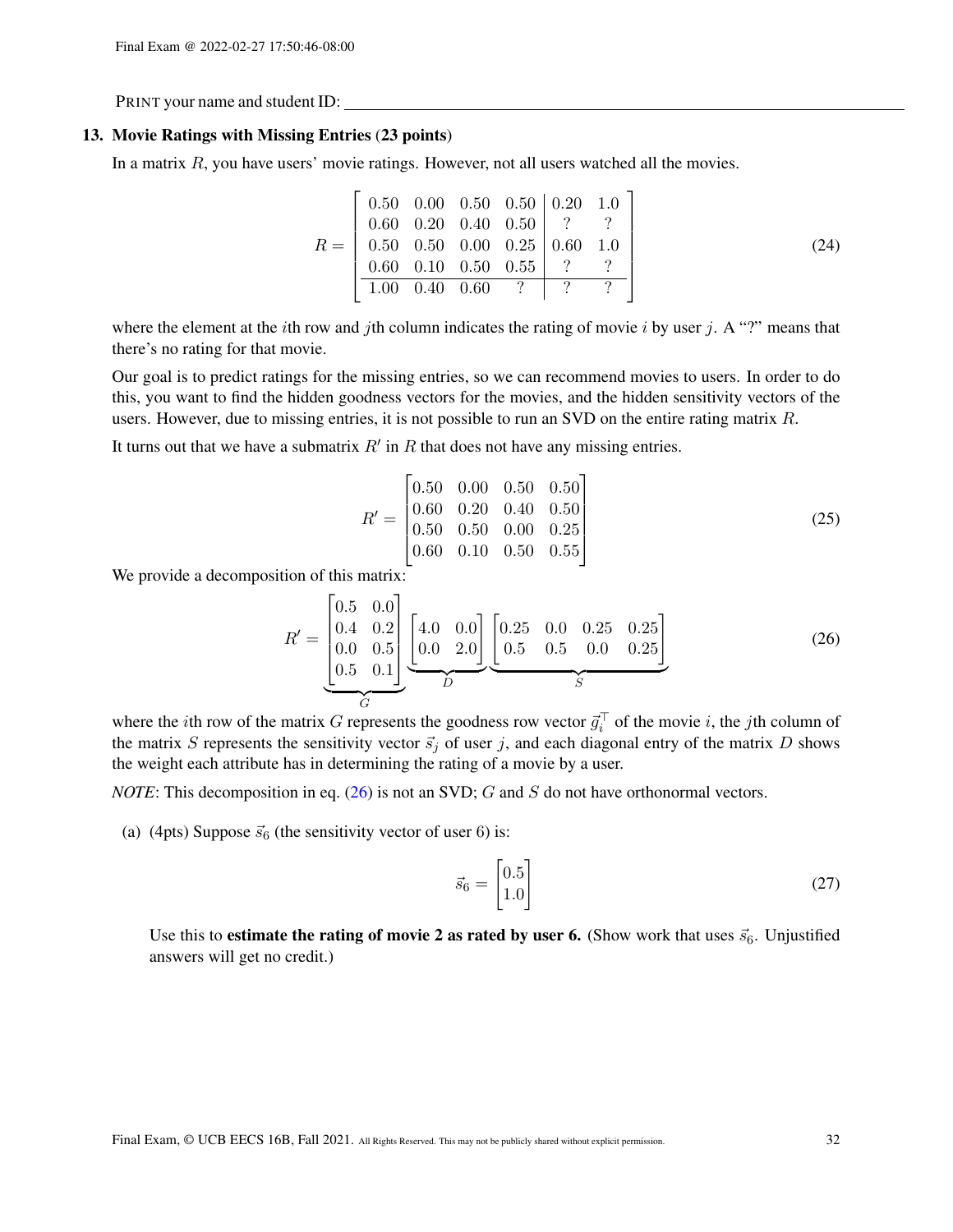(b) (6pts) For the 5th movie, we have three ratings and want to find two parameters of goodness. Formulate a least squares problem  $A\vec{g}_5 \approx \vec{b}$  to estimate  $\vec{g}_5$  (goodness vector of movie 5). You need to tell us A explicitly as a matrix with numerical entries. We give you that  $\vec{b} =$  $\lceil 1.00 \rceil$  0.40 since those are the  $\vert 0.60 \vert$ three ratings we know for this movie.

(c) (3pts) We now consider a ratings matrix  $R$  without missing entries (that is different from the previous R) where the matrix is partitioned into four blocks  $R_{11}, R_{12}, R_{21}, R_{22}$  as below.

$$
R = \begin{bmatrix} R_{11} & R_{12} \\ R_{21} & R_{22} \end{bmatrix}
$$
 (28)

In order to find the optimal number of principal components, we compute a PCA model from the SVD of  $R_{11}$  with k principal components, with  $k = 2, 3, 4, 5$ . We then use the chosen components and the singular values of  $R_{11}$  together with the information in  $R_{12}$  and  $R_{21}$  to create an estimate  $\widehat{R}_{22}$  for the held-out ratings in  $R_{22}$ . We can also use the first k terms of the SVD of  $R_{11}$  to reconstruct  $\hat{R}_{11}$  as the best rank-k approximation to  $R_{11}$ .

The training errors  $||R_{11} - \widehat{R}_{11}||_F^2$  and validation errors  $||R_{22} - \widehat{R}_{22}||_F^2$  for each candidate choice for  $k$  are given in the table below.

| Select | $\kappa$ | Training error | Validation error |
|--------|----------|----------------|------------------|
|        |          | 1.428          | 3.104            |
|        |          | 0.414          | 2.494            |
|        |          | 0.093          | 0.462            |
|        |          | 0.017          | 0.090            |
|        |          | 0.011          | 0.132            |
|        |          | 0.006          | 0.161            |

Find the optimal number of principal components  $k$  we should use and fill in the appropriate bubble. (No need to give any justification.)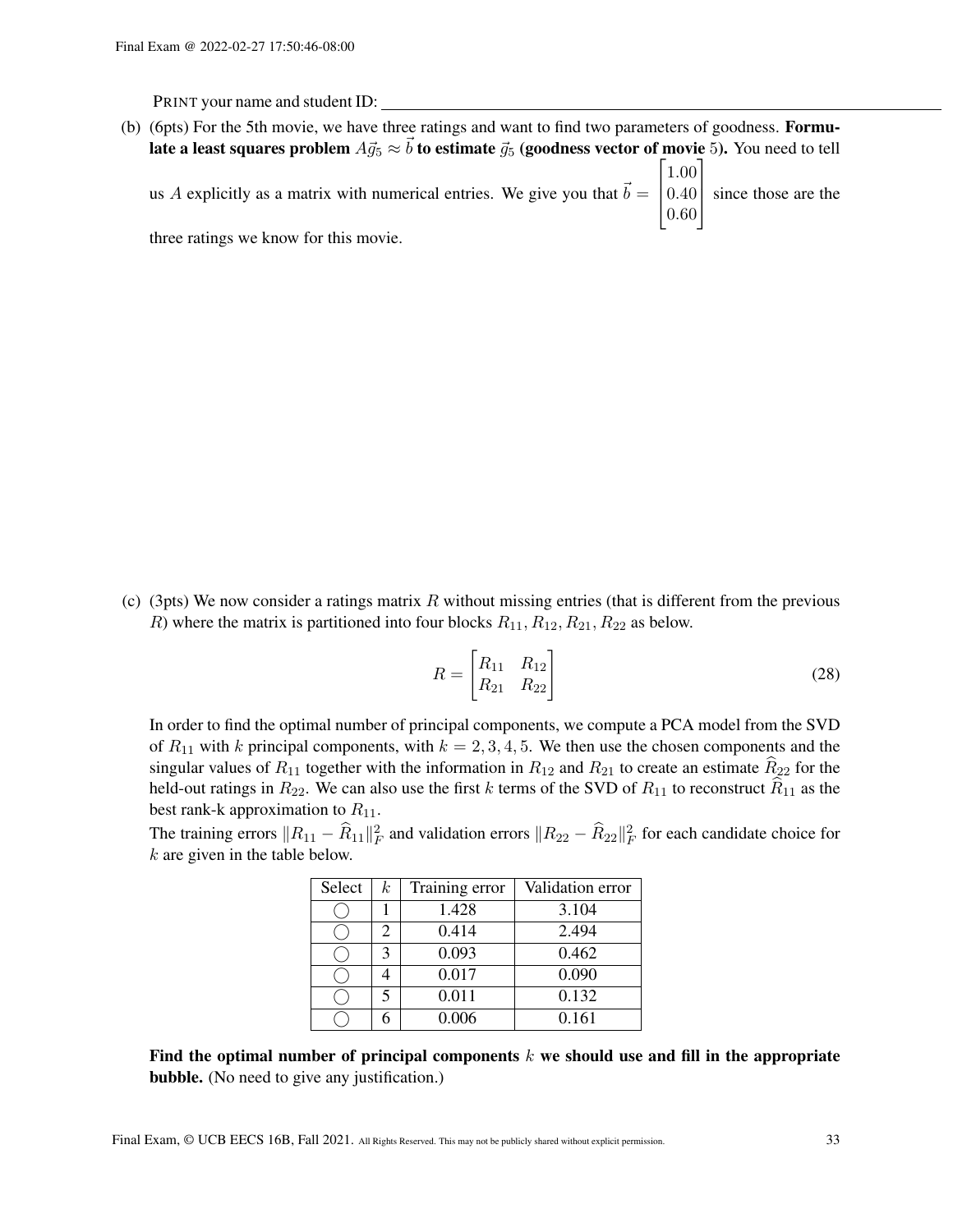(d) (10pts) Suppose that we want to approximate R with a rank-k matrix  $\hat{R} = C X L^{\top}$  where C is known (e.g. it has a specific k columns selected from R), and so is  $L^{\top}$  (e.g. it has a specific k rows selected from  $R$ ). The only freedom is in choosing the  $k$  by  $k$  matrix  $X$ .

We want to find X that minimizes the Frobenius norm error between  $R$  and  $R$ :

<span id="page-33-1"></span>
$$
\underset{X}{\operatorname{argmin}} \|R - \underbrace{CXL^{\top}}_{\widehat{R}}\|_{F}^{2}
$$
\n(29)

This is a least-squares problem since  $CXL^{\top}$  is linear in the entries of the matrix X and minimizing the Frobenius norm squared is just minimizing a sum of squared errors. Suppose we further know that C has linearly independent columns and that  $L^{\top}$  has linearly independent rows. It turns out that the optimal  $X = \left( (C^\top C)^{-1} C^\top \right) R \left( L (L^\top L)^{-1} \right)$ .

Suppose that we know the full SVDs of C and  $L^{\top}$ :

$$
C = \begin{bmatrix} U_C & U_{C,n} \end{bmatrix} \begin{bmatrix} \Sigma_C \\ 0 \end{bmatrix} V_C^{\top}, \qquad L^{\top} = U_L \begin{bmatrix} \Sigma_L & 0 \end{bmatrix} \begin{bmatrix} V_L^{\top} \\ V_{L,n}^{\top} \end{bmatrix}.
$$
 (30)

Using these SVDs and remembering how they simplify projections, we notice that:

<span id="page-33-0"></span>
$$
\widehat{R} = CXL^{\top} = \left(C(C^{\top}C)^{-1}C^{\top}\right)R\left(L(L^{\top}L)^{-1}L^{\top}\right) = U_CU_C^{\top}RV_LV_L^{\top}.
$$
\n(31)

This suggests that the orthonormal bases  $U = [U_C \ U_{C,n}]$  and  $V = [V_L \ V_{L,n}]$  are interesting to consider, so we notice that

$$
R = U U^{\top} R V V^{\top}
$$
\n<sup>(32)</sup>

$$
= \begin{bmatrix} U_C & U_{C,n} \end{bmatrix} \begin{bmatrix} U_C^\top \\ U_{C,n}^\top \end{bmatrix} R \begin{bmatrix} V_L & V_{L,n} \end{bmatrix} \begin{bmatrix} V_L^\top \\ V_{L,n}^\top \end{bmatrix}
$$
(33)

$$
= (U_C U_C^{\top} + U_{C,n} U_{C,n}^{\top}) R (V_L V_L^{\top} + V_{L,n} V_{L,n}^{\top})
$$
\n(34)

$$
=\underbrace{U_C U_C^\top R V_L V_L^\top}_{\widehat{R}}+U_C U_C^\top R V_{L,n} V_{L,n}^\top + U_{C,n} U_{C,n}^\top R V_L V_L^\top + U_{C,n} U_{C,n}^\top R V_{L,n} V_{L,n}^\top. \tag{35}
$$

Use eq. [\(35\)](#page-33-0) together with eq. [\(31\)](#page-33-1) to establish that this X satisfies the key condition of least-squares optimality: show that the residual  $R - \overline{R}$  is orthogonal to the estimate  $\overline{R}$  when you use the inner product corresponding to the Frobenius norm — which basically treats a matrix as a big vector.  $\langle A, B \rangle_F = \text{trace}(A^\top B) = \text{trace}(B^\top A) = \text{trace}(AB^\top) = \text{trace}(BA^\top).$ 

*(HINT 1: Given that the Frobenius inner-product between two matrices of the same size can be interpreted as either the sum of the inner-products of all the rows in* A *with their* B *counterparts (trace*(AB⊤)*) or all the columns in* A *with their* B *counterparts (trace*(A⊤B)*), why do you think that the first term in eq.* [\(35\)](#page-33-0) *must be orthogonal to each of the final three terms in eq.* [\(35\)](#page-33-0)*?)*

*(HINT 2: What subspace do the rows of the second term in eq.* [\(35\)](#page-33-0) *live in? What subspace do the columns of the third term in eq.* [\(35\)](#page-33-0) *live in?* .... What subspaces do the rows and columns of  $\overline{R}$  *live in according to eq.* [\(31\)](#page-33-1)*?)*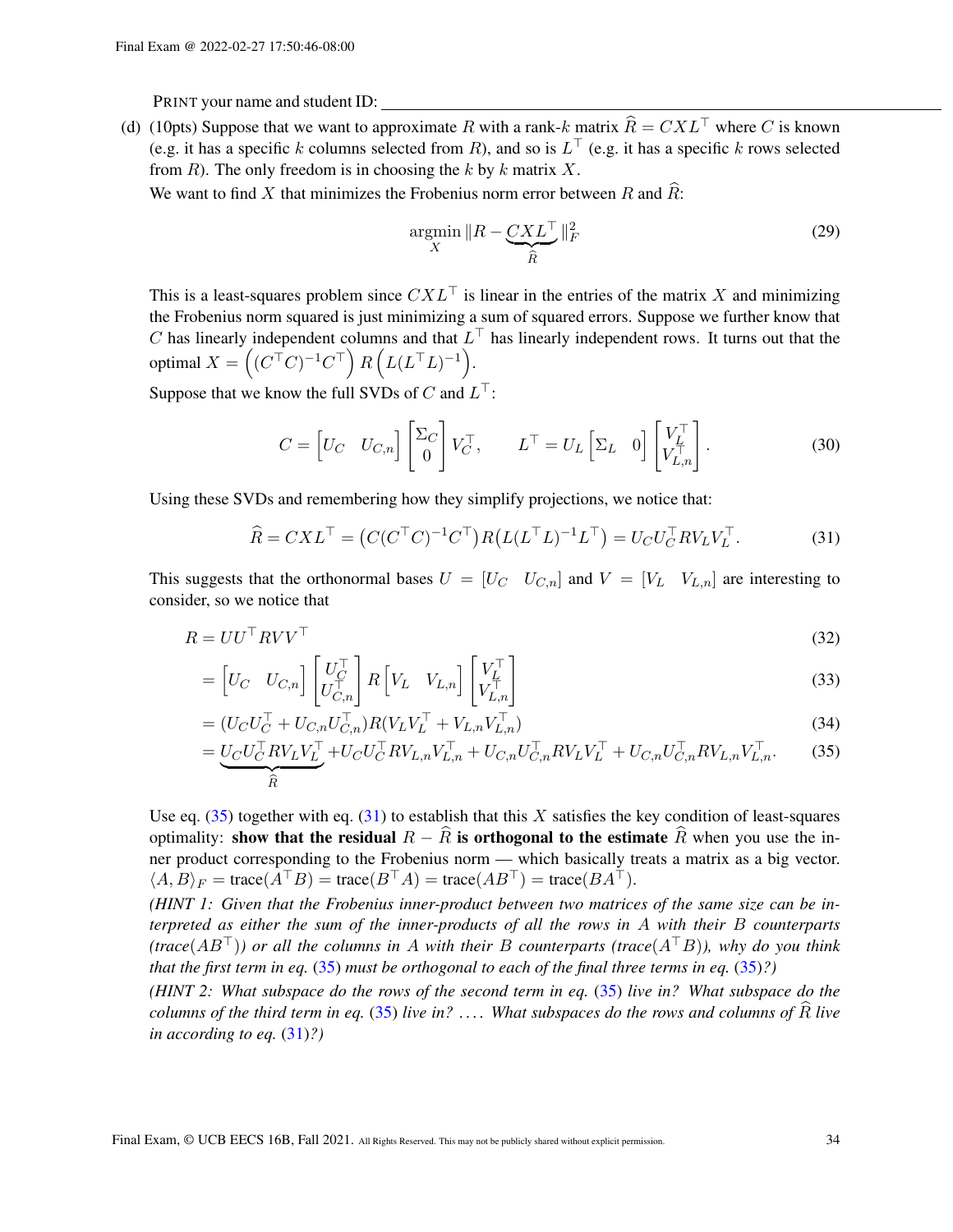[Extra page. If you want the work on this page to be graded, make sure you tell us on the problem's main page.]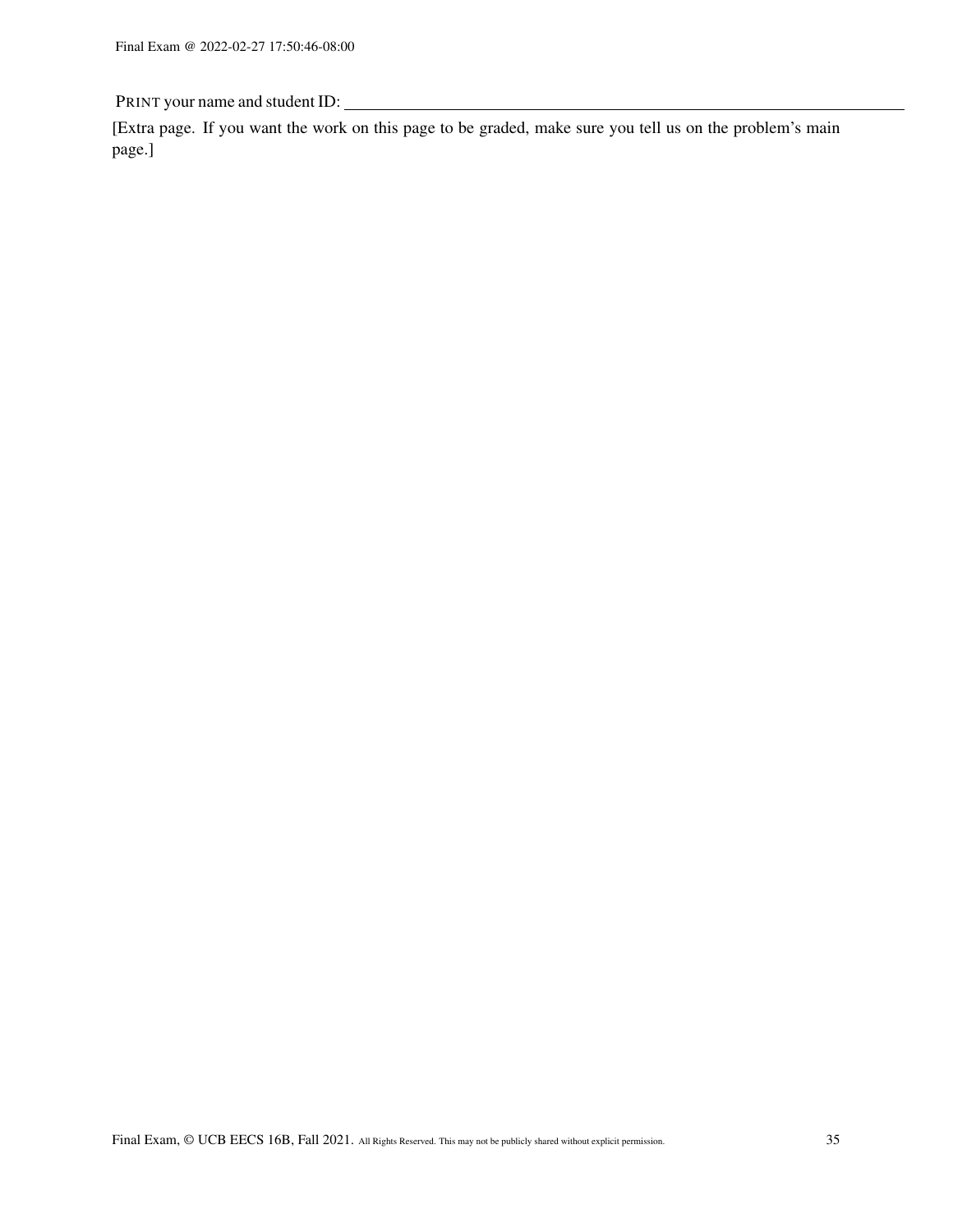[Doodle page! Draw us something if you want or give us suggestions or complaints. You can also use this page to report anything suspicious that you might have noticed.

If needed, you can also use this space to work on problems. But if you want the work on this page to be graded, make sure you tell us on the problem's main page.]